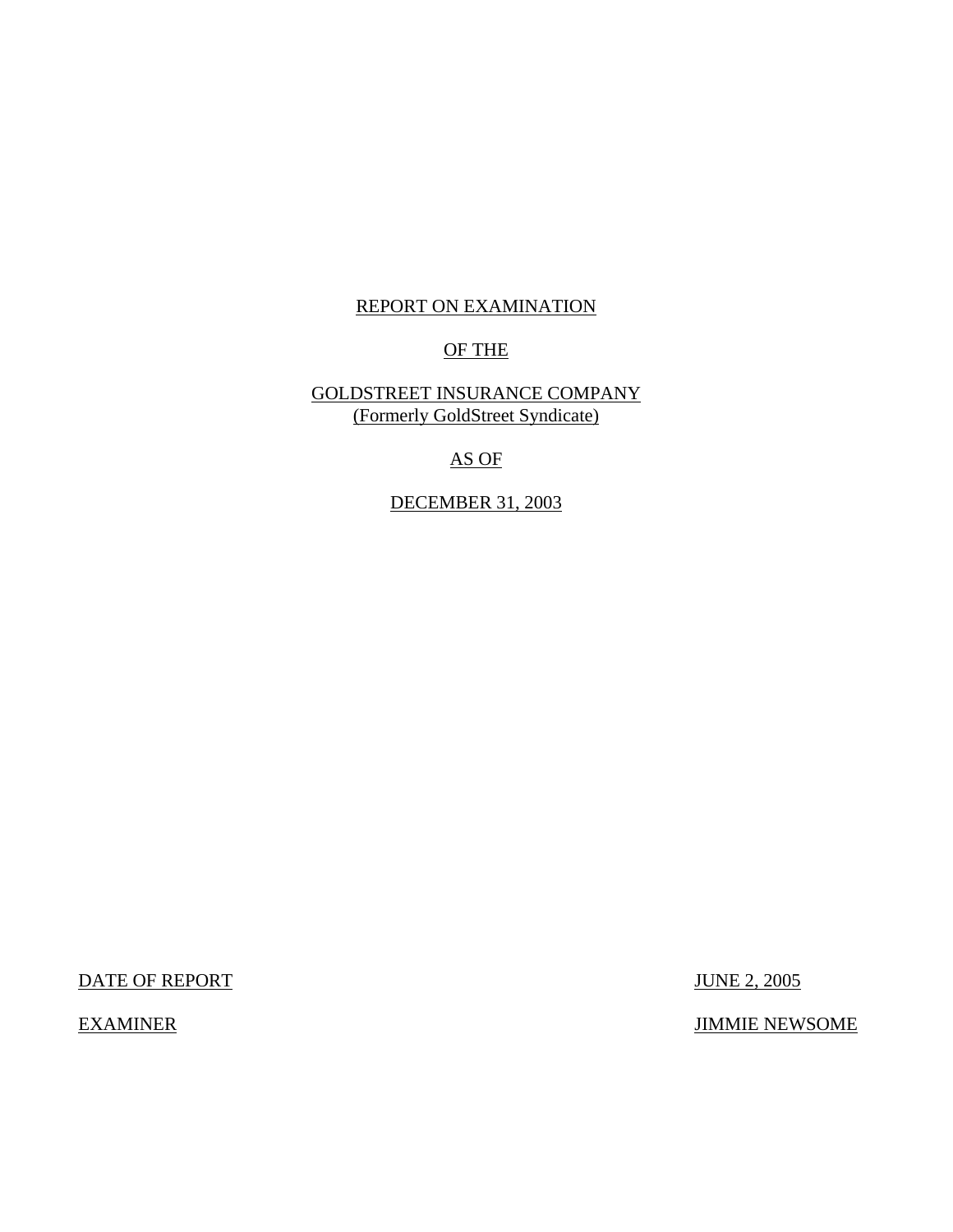## TABLE OF CONTENTS

|    | ITEM NO.                                    | PAGE NO.       |
|----|---------------------------------------------|----------------|
| 1. | Scope of examination                        | $\overline{2}$ |
| 2. | <b>Description of Company</b>               | $\overline{2}$ |
|    | A. Management                               | 4              |
|    | B. Territory and plan of operation          | 8              |
|    | C. Reinsurance                              | 9              |
|    | D. Holding company system                   | 10             |
|    | E. Abandoned Property Law                   | 12             |
|    | F. Custodian agreements                     | 13             |
|    | G. Audited financial statements             | 14             |
|    | H. Significant operating ratios             | 14             |
|    | Investment management agreement<br>Ι.       | 15             |
| 3. | <b>Financial statements</b>                 | 16             |
|    | A. Balance sheet                            | 16             |
|    | B. Underwriting and investment exhibit      | 18             |
| 4. | Losses and loss adjustment expenses         | 19             |
| 5. | Compliance with prior report on examination | 19             |
| 6. | Summary of comments and recommendations     | 21             |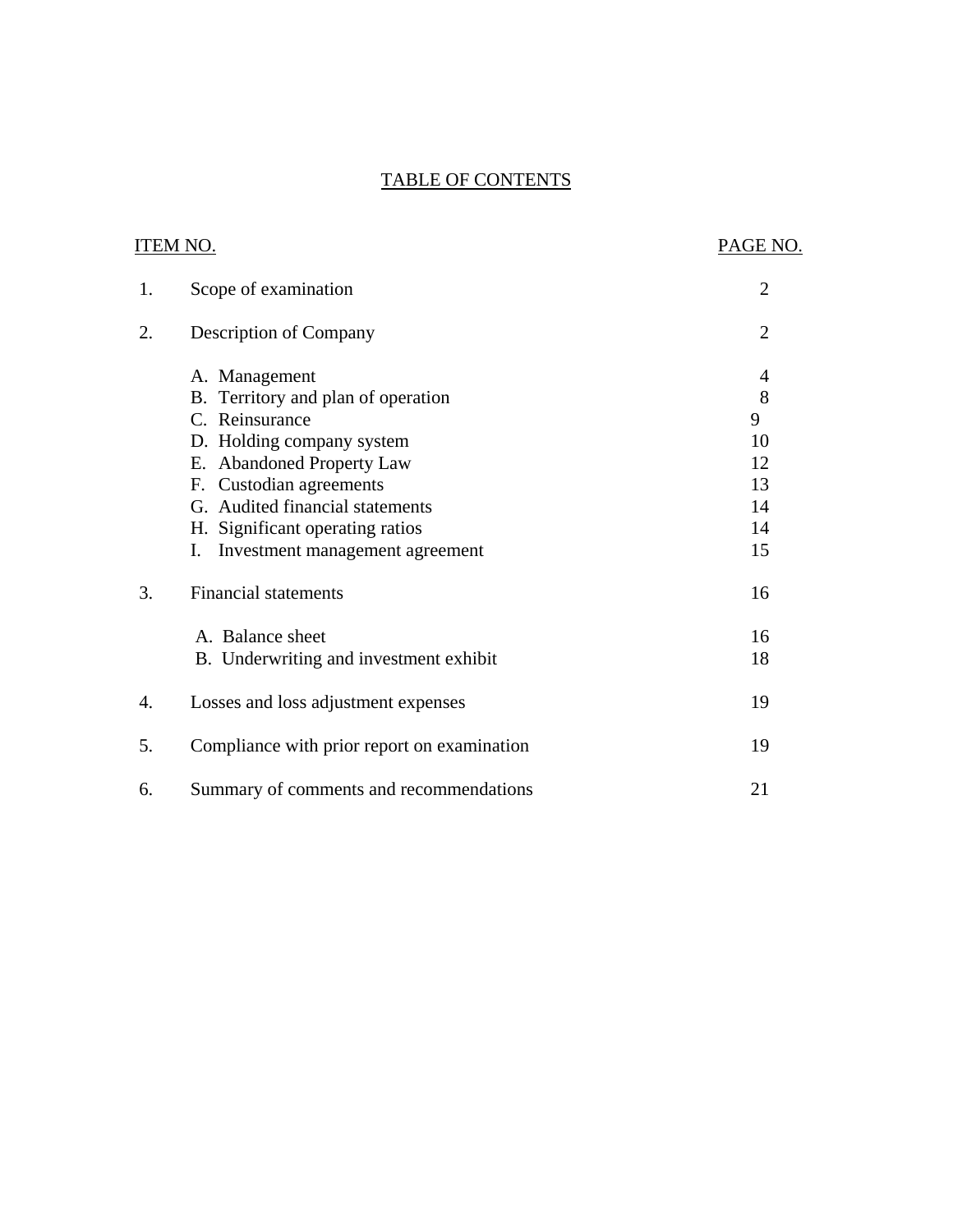

STATE OF NEW YORK INSURANCE DEPARTMENT 25 BEAVER STREET NEW YORK, NEW YORK 10004

June 2, 2005

Honorable Howard Mills Superintendent of Insurance Albany, New York 12257

Sir:

Pursuant to the requirements of the New York Insurance Law, and in compliance with the instructions contained in Appointment Number 22243 dated July 7, 2004, attached hereto, I have made an examination into the condition and affairs of the GoldStreet Insurance Company as of December 31, 2003 and submit the following report thereon.

Wherever the designations "the Company" or "GoldStreet" appear herein without qualification, it should be understood to indicate the GoldStreet Insurance Company. Whenever the designation "Department" appears herein without qualification, it should be understood to indicate the New York Insurance Department.

The examination was conducted at the administrative office of the Company's manager, Chiltington International Inc. located at 100 Commons Way, Holmdel, New Jersey 07733.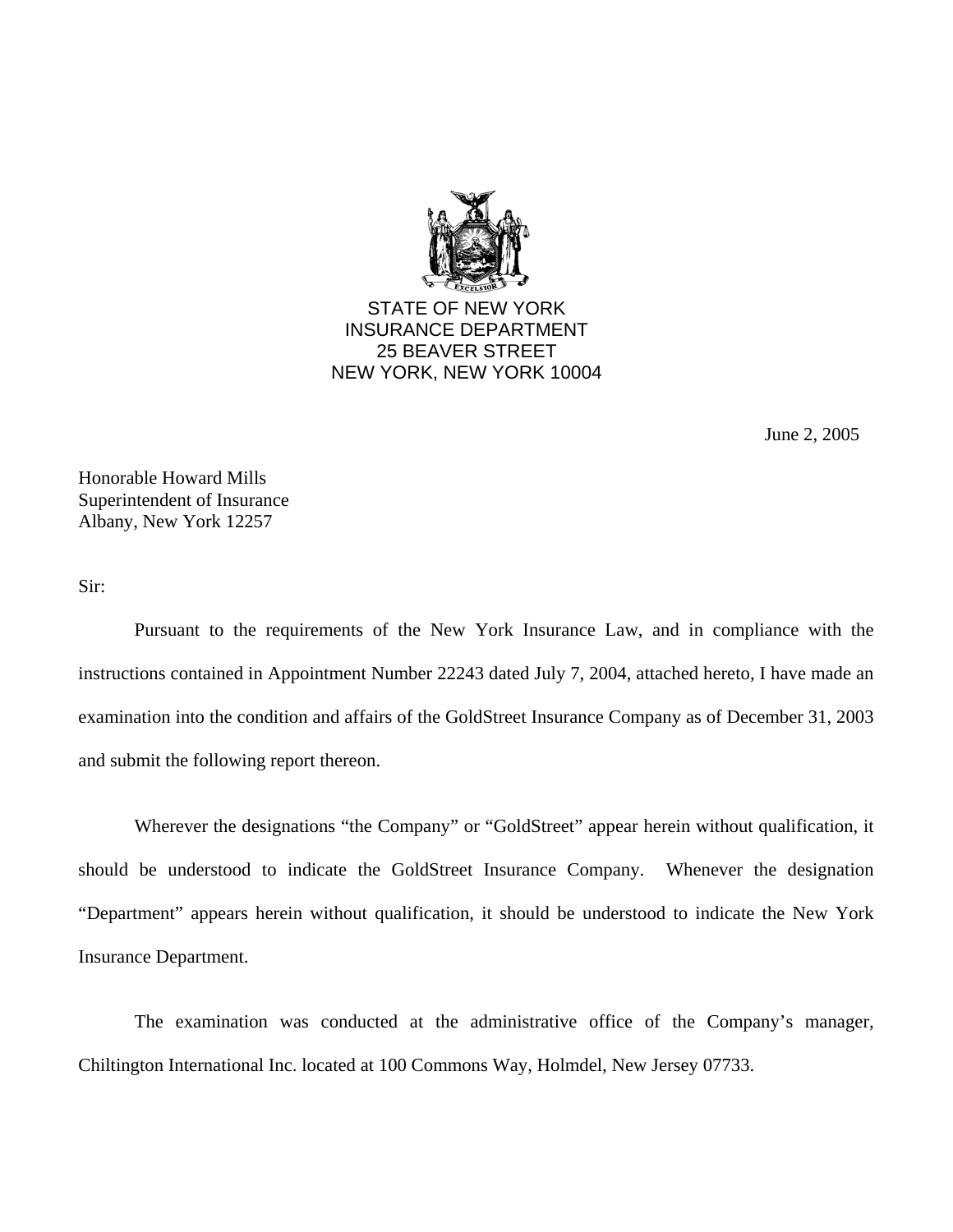### **1. SCOPE OF EXAMINATION**

<span id="page-3-0"></span>The previous examination was conducted as of December 31, 1999. This examination covers the four-year period from January 1, 2000, through December 31, 2003. Transactions occurring subsequent to this period were reviewed where deemed appropriate, by the examiner.

The examination comprised a complete verification of assets and liabilities as of December 31, 2003, a review of income and disbursements deemed necessary to accomplish such verification, and utilized, to the extent considered appropriate, work performed by the Company's independent certified public accountants. A review or audit was also made of the following items as called for in the Examiners Handbook of the National Association of Insurance Commissioners:

 Business in force History of the Company Management and control Corporate records Fidelity bonds and other insurance Territory and plan of operation Growth of the Company Loss experience Reinsurance Market conduct activities Accounts and records Financial statements

A review was also made to ascertain what action was taken by the Company with regard to comments and recommendations made in the prior report on examination.

This report on examination is confined to financial statements and comments on those matters that involve departures from laws, regulations or rules, or which are deemed to require explanation or description.

#### **2. DESCRIPTION OF COMPANY**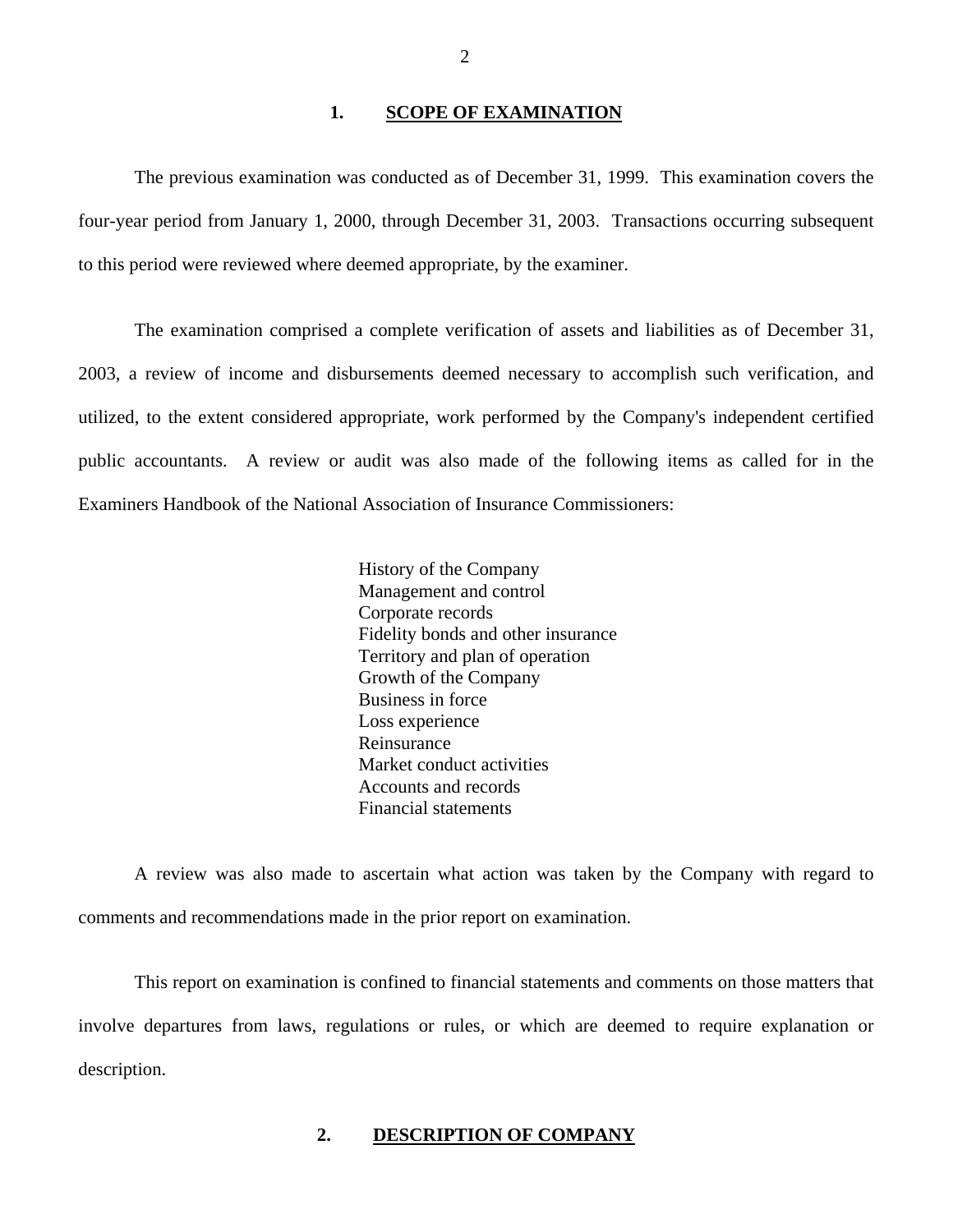GoldStreet Insurance Company (formerly GoldStreet Syndicate) was incorporated in New York State on March 5, 1996. It was formed and licensed to assume all of the assets, liabilities and obligations of GoldStreet Syndicate Corporation ("Syndicate") through a transfer and assumption agreement. This transfer was made to facilitate the closure of the New York Insurance Exchange ("Exchange"), which had entered into liquidation effective September 30, 1996. The Syndicate was dissolved in October 1996.

Ownership of the Company (Sequa Corporation 70.18% and Republic Insurance Company 29.82%) remained the same as that of the Syndicate.

In March 2002, the Company filed with the Superintendent of Insurance, a certificate of amendment of charter, in compliance with Section 1206 of the New York Insurance Law to change the amount of capital from \$1,000,000 consisting of 10,000 shares common stock with a par value of \$100 per share to \$700,000 consisting of 7,000 shares common stock with a par value of \$100 per share. This amendment was approved by the Department on April 12, 2002.

During 2002, the Company repurchased and retired 3,000 shares of its common stock and thereby reduced its common stock outstanding by \$300,000. The Company's board of directors and the Department approved the plan for the purchase and cancellation of certain common shares of the capital stock. At December 31, 2003, the capital paid in was \$700,000, consisting of 7,000 shares of common stock with a par value of \$100 per share. The Company's and gross paid-in and contributed surplus was \$6,792,676 as of December 31, 2003.

As of December 31, 1999, the date of the immediately preceding examination, the Company's gross paid-in and contributed surplus was \$9,492,676. The following reduction to the Company's surplus were made during the current examination period: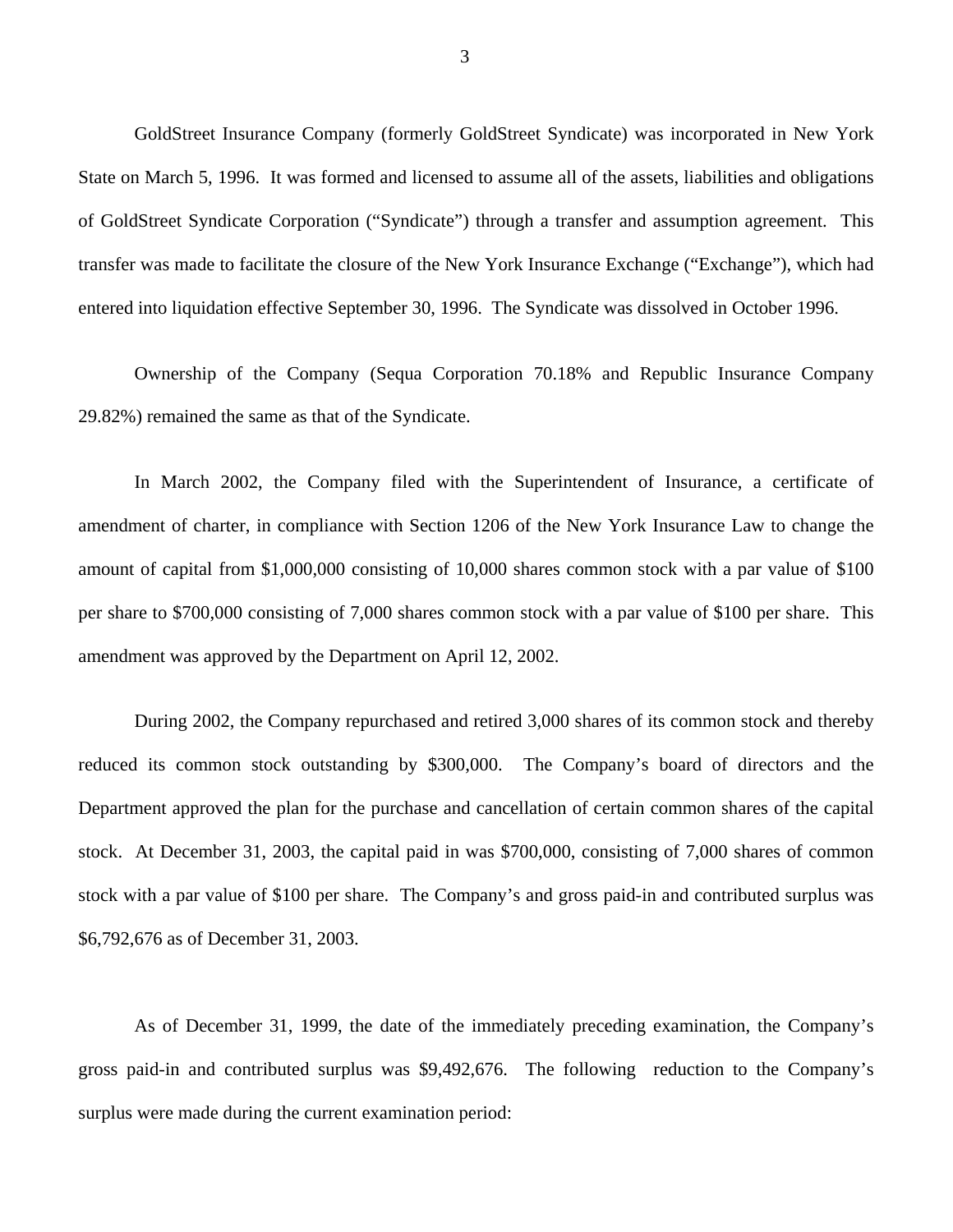<span id="page-5-0"></span>

| <u>Date</u> | Contributor                         | <b>Type</b>                   | Amount        |
|-------------|-------------------------------------|-------------------------------|---------------|
| 12/02       | <b>GoldStreet Insurance Company</b> | <b>Retired Treasury Stock</b> | \$(3,000,000) |

## A. Management

Pursuant to the Company's charter and by-laws, as amended, management of the Company is vested in a board of directors, consisting of not less than thirteen nor more than nineteen members. As of the examination date, the board of directors was comprised of thirteen members. The board met once during each calendar year. The directors as of December 31, 2003, were as follows:

| Name and Residence            | <b>Principal Business Affiliation</b> |
|-------------------------------|---------------------------------------|
| <b>Jesse Battino</b>          | Vice President,                       |
| <b>Upper Saddle River, NJ</b> | Sequa Corporation                     |
| Michael Blickensderfer        | Vice President,                       |
| Englewood, NJ                 | Sequa Corporation                     |
| Robert D. Devito              | Vice President,                       |
| Lincoln Park, NJ              | Sequa Corporation                     |
| Kenneth A. Drucker            | Vice President & Treasurer,           |
| Weston, CT                    | Sequa Corporation                     |
| Michael Gurrieri              | Director, Corporate Claims,           |
| Hartsdale, NY                 | Sequa Corporation                     |
| William P. Ksiazek Jr.        | Retired,                              |
| Montvale, NJ                  | Consultant                            |
| Linda G. Kyriakou             | Vice President,                       |
| Rocky Point, NY               | Sequa Corporation                     |
| James P. Langelotti           | <b>Assistant Treasurer,</b>           |
| North Salem, NY               | Sequa Corporation                     |
| Name and Residence            | <b>Principal Business Affiliation</b> |
| John B. Madden                | Vice President,                       |
| Hazlet, NJ                    | <b>Chiltington International</b>      |
|                               |                                       |

Mark Mishler Manager, Taxes, Larchmont, NY Sequa Corporation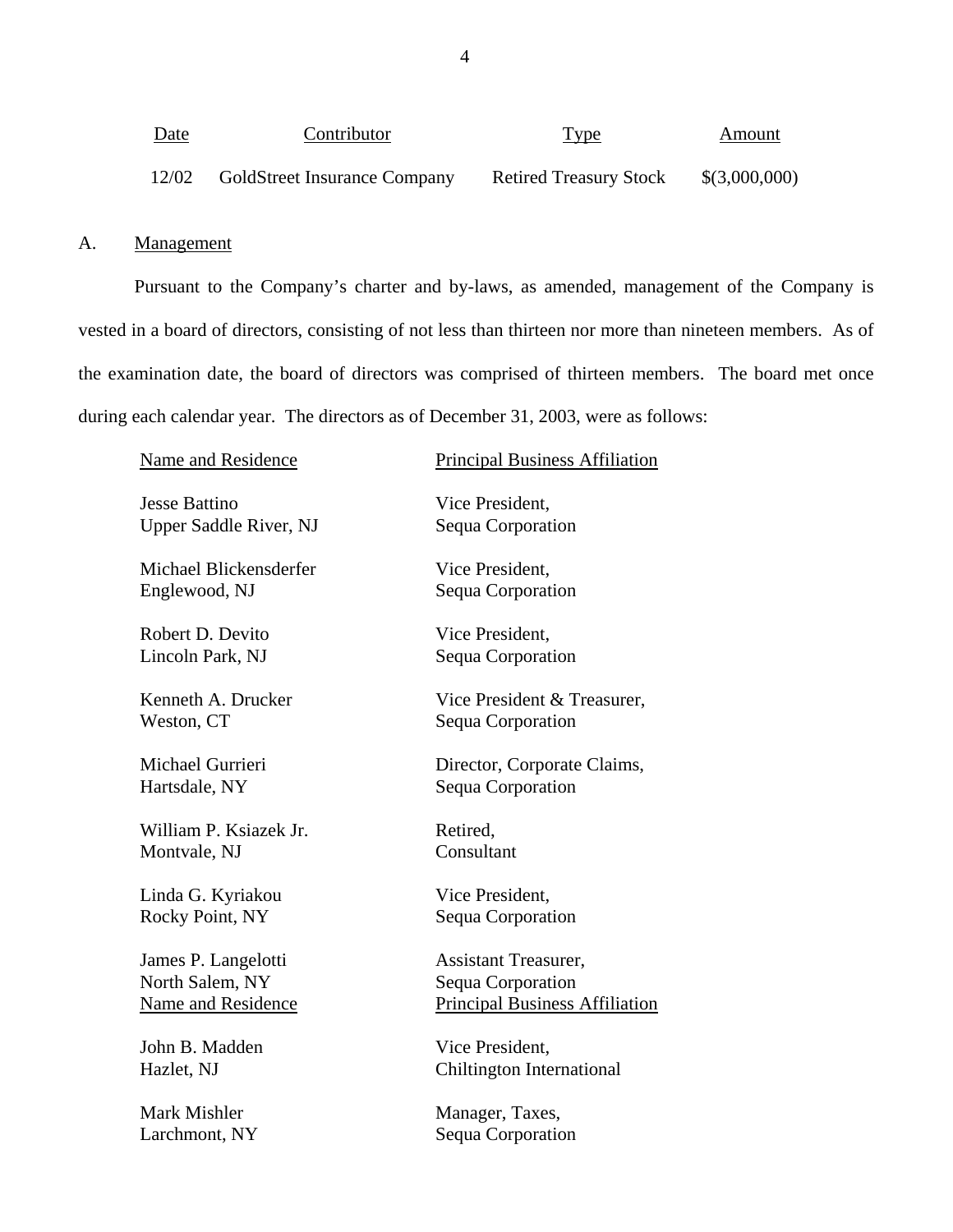| John J. Van Decker | Assistant Controller,      |
|--------------------|----------------------------|
| Passaic, NJ        | Sequa Corporation          |
| Ellen Wiese        | Director, Risk Management, |
| Brooklyn, NY       | Sequa Corporation          |
| Donald H. Wustrow  | Chief Operating Officer,   |

Aberdeen, NJ Chiltington International

The minutes of all meetings of the board of directors and committees thereof held during the examination period were reviewed. Overall, the attendance of the board of directors was adequate during the period of examination.

However, it appears that the Company is not in compliance with its by-laws, as amended, wherein Section 7 of Article 3 states, "regular meetings of the board of directors shall be held annually." Prior to an amendment to its by-laws effective July 1, 2001, the Company was required to hold four (4) regular meetings annually on a quarterly basis. It was noted that the board of directors did not hold the required number of meetings pursuant to such provision two out of the four years covered by this examination.

The minutes of the board of directors' meetings contained no information as to the direction of the Company on a going forward basis nor an indication on past results. Also, the minutes did not include the election of executive officers or the approval of investment transactions made on behalf of the Company. The examiner was unable to ascertain and provide reasonable assurances that members of the board of directors were willing and maintaining an active role into the corporate management of GoldStreet Insurance Company.

It should also be noted that the Company was unable to provide the minutes of the annual shareholders' meetings held during the period covered by this examination. The purpose of such meetings is to elect the board of directors of GoldStreet Insurance Company. This examination was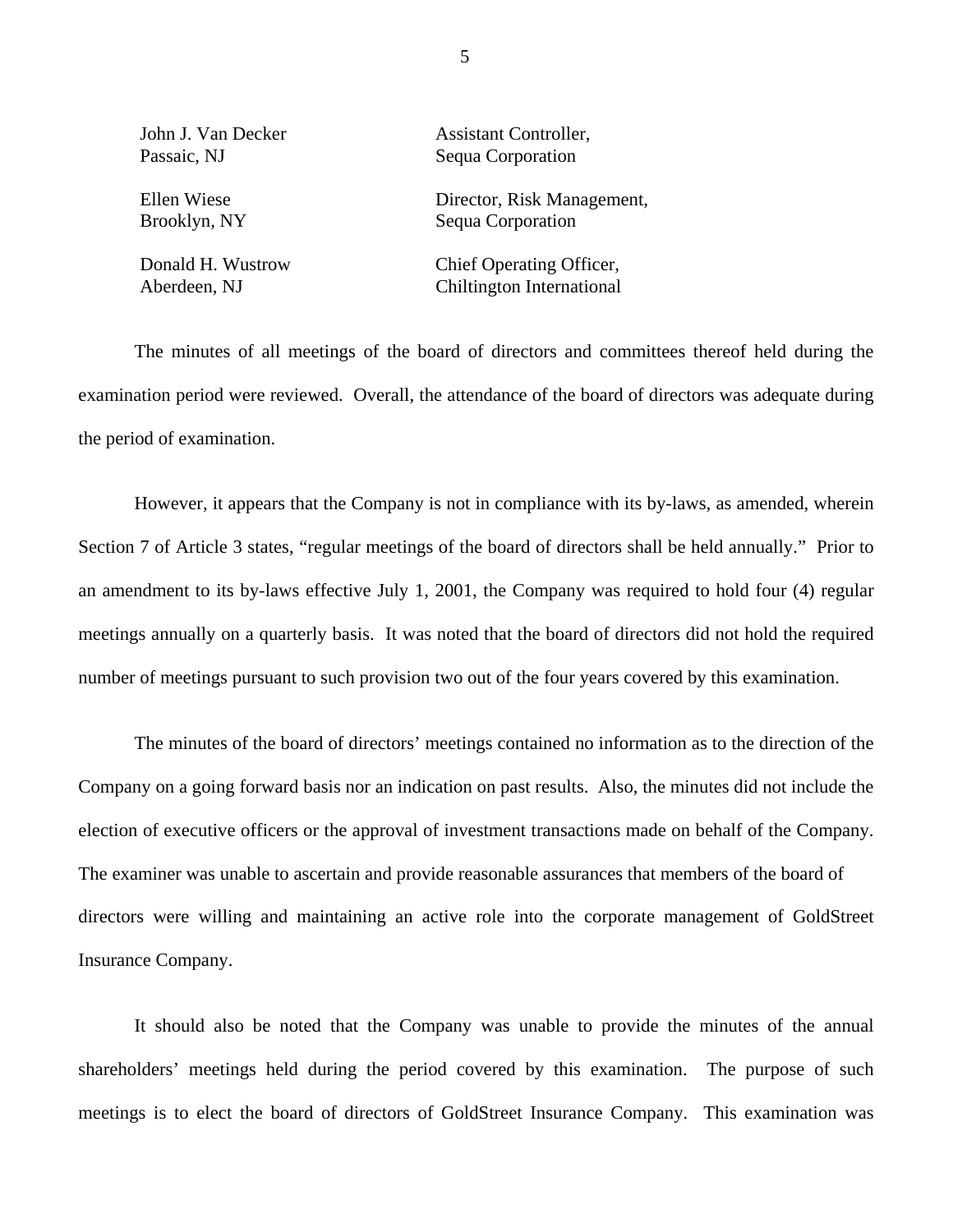unable to ascertain that the members of the board of directors were being elected pursuant to the provisions of the Company's charter.

It is recommended that the Company's shareholders hold annual meetings for the purpose of electing the members of the board of directors of GoldStreet Insurance Company as set forth in the Company's charter.

Section 312(b) of the New York State Insurance Law states in part,

"A copy of the report shall be furnished by such insurer or other person to each member of its board of directors and each such member shall sign a statement which shall be retained in the insurer's files confirming that such member has received and read such report…"

The Company is not in compliance with this section. The Company indicated that the report was sent to each director but a signed statement from each director on the board of directors was not obtained confirming that they had received and read the prior report on examination of GoldStreet Insurance Company as of December 31, 1999.

It is recommended that the Company obtain and maintain signed statements from each director on the board of directors confirming that such member has received and read such report as per Section 312 (b) of the New York Insurance Law.

Section 1411 (a) of the New York Insurance Law states in part,

"No domestic insurer shall make any loan or investment, unless authorized or approved by its board of directors or a committee thereof responsible for supervising or making such investment or loan..."

A review of the board of directors' minutes during this examination period did not indicate that the investments made by GoldStreet Insurance Company were approved by the board of directors in accordance with Section 1411 (a) of the New York Insurance Law.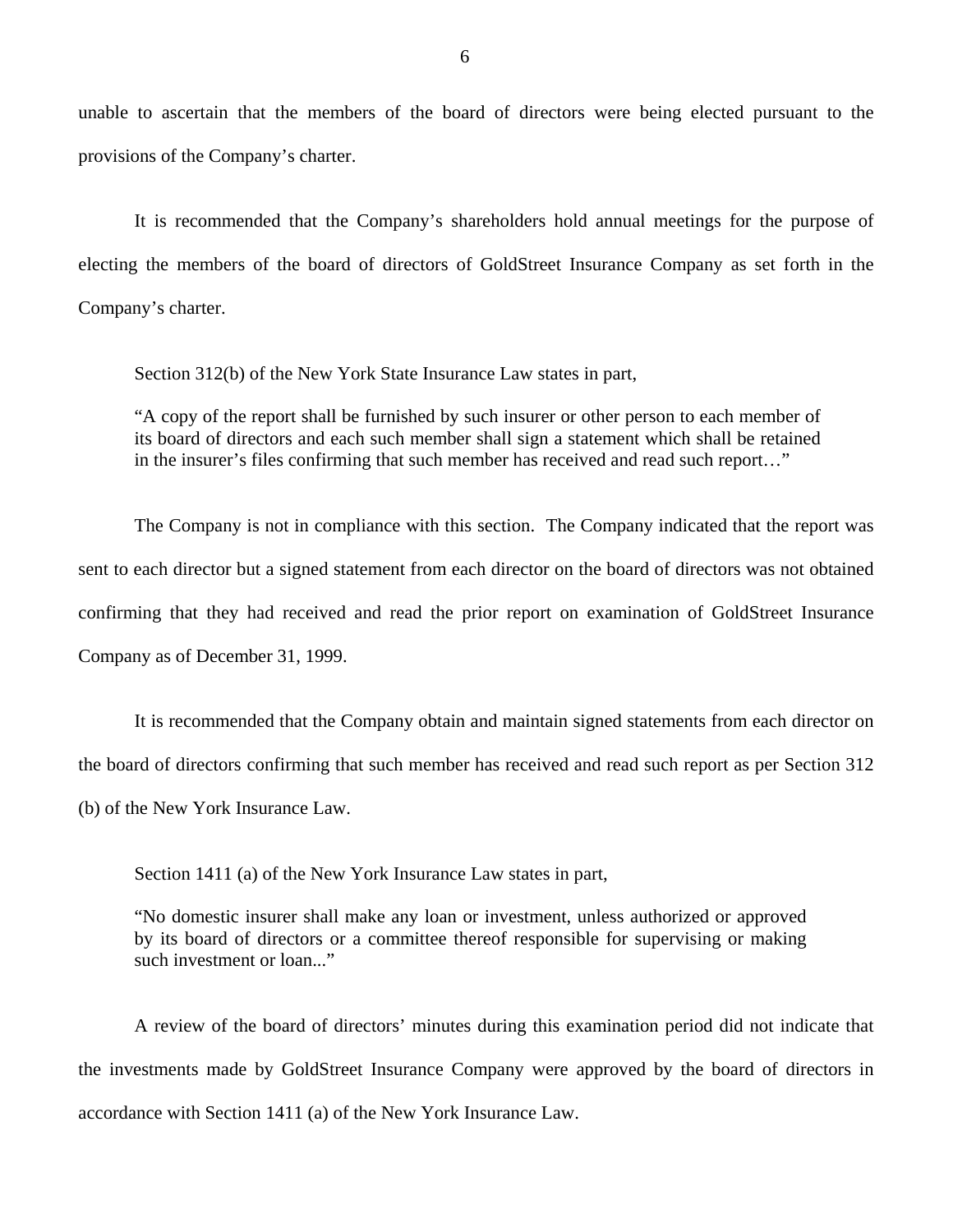It is recommended that the Company adhere to the provisions of Section 1411 (a) of the New York Insurance Law.

The principal officers of the Company as of December 31, 2003, were as follows:

Name Title Kenneth A. Drucker James P. Langelotti Ellen Wiese William P. Ksiazek Jr. President Treasurer Vice President and Corporate Secretary Vice President

#### Conflict of Interest

The Company has a procedure to distribute conflict of interest questionnaires to its board of directors, executive officers and to all principal employees on a yearly basis. A review of the Company's records was made for the period covered by this examination. This review was confined to the board of directors listed in the annual statements covered by this examination period. The Company was unable to provide conflict of interest questionnaires for years 2002 and 2003.

Although the Company has a procedure for disclosing to its board of directors any material interest or affiliation on the part of its directors, officers or employees, which is in or is likely to conflict with the official duties of such person. It was noted that the Company has not established procedures to permit the board of directors to properly oversee and handle any conflicts of interest disclosed. The Company's policy does not detail the steps the board would take in case a conflict was ever disclosed.

The Company has a fiduciary responsibility to its members to ensure that its directors, officers and employees do not use their official positions to promote some interest, which is distinct from that of the Company.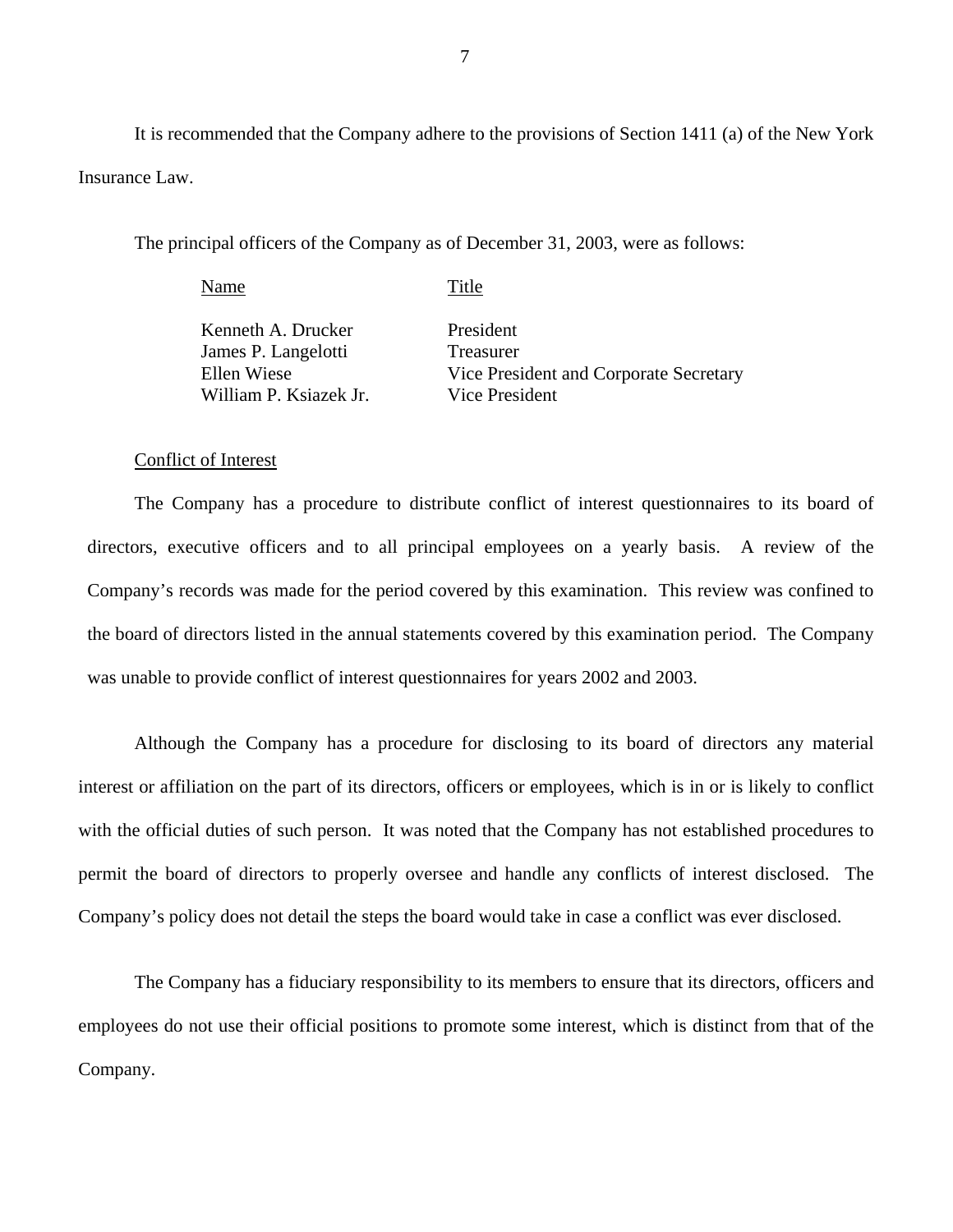<span id="page-9-0"></span>It is recommended that the Company exercise due diligence in obtaining and maintaining signed conflict of interest questionnaires from its board of directors, officers and employees.

It is recommended that the Company establish a procedure for enforcing such a policy and permit the board of directors to properly oversee and handle any conflicts disclosed.

It is recommended that the board of directors maintain complete minutes of its proceedings on such matters.

### B. Territory and Plan of Operation

As of the December 31, 2003, GoldStreet Insurance Company was only licensed in the State of New York. The Company was organized to accept only the runoff of assumed business from the dissolved GoldStreet Syndicate. Pursuant to Section 1203 of the New York Insurance Law, the Company would need prior approval from the Superintendent to resume an insurance business, since they have ceased writing any insurance business for more than one year continuously.

As of December 31, 2003, the Company was authorized to transact the kinds of insurance, as defined in the following numbered paragraphs of Section 1113 (a) of the New York Insurance Law:

#### Paragraph Kind of Insurance

- 3 Accident and health
- 4 Fire
- 5 Miscellaneous property damage
- 6 Water damage
- 7 Burglary and theft
- 8 Glass
- 9 Boiler and machinery
- 12 Collision
- 13 Personal injury liability
- 14 Property damage liability
- 15 Workers' compensation and employers' liability
- 19 Motor vehicle and aircraft physical damage
- 20 Marine and inland marine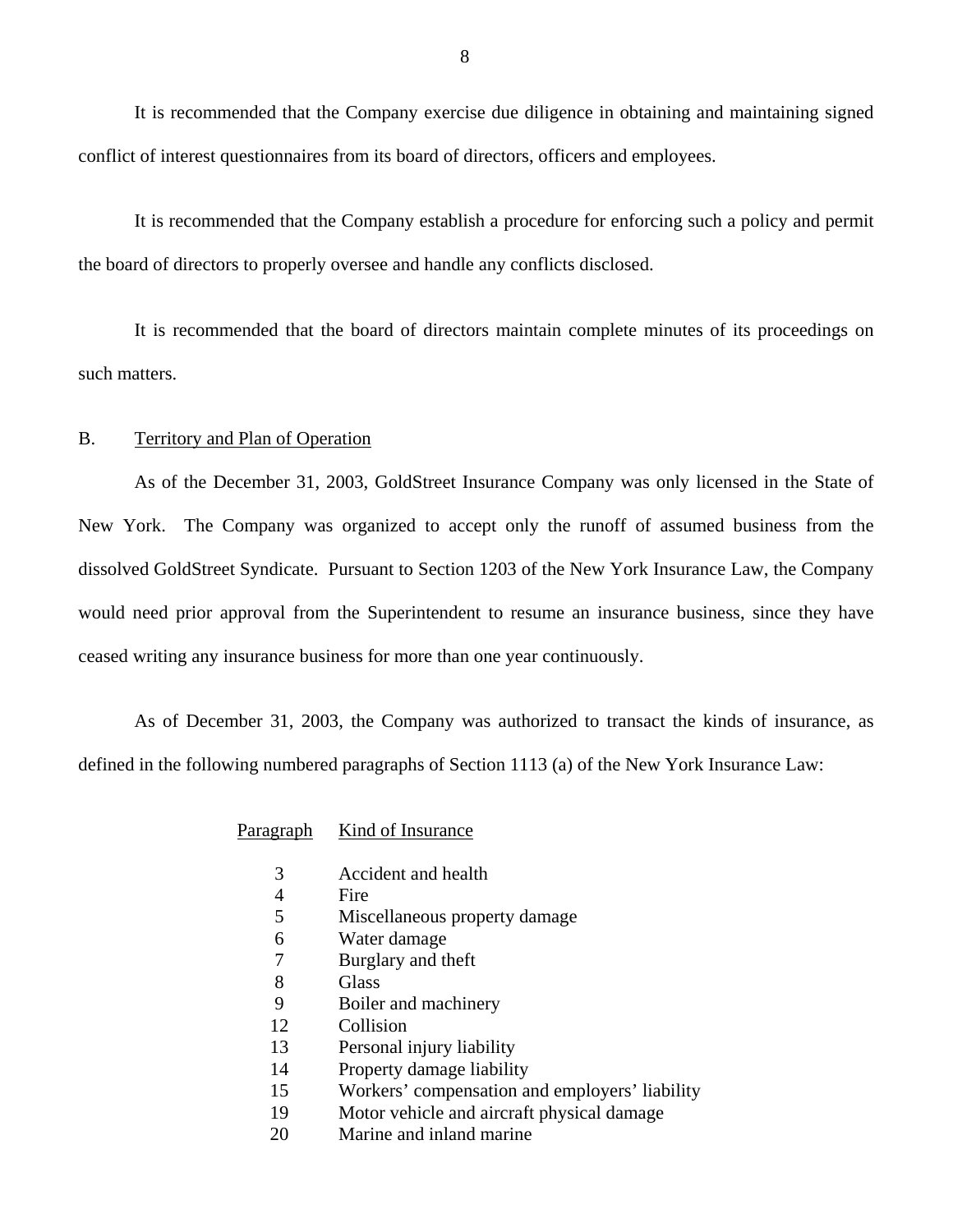#### 21 Marine protection and indemnity

<span id="page-10-0"></span>The Company is also authorized to transact such workers' compensation insurance as may be incidental to coverages contemplated under paragraphs 20 and 21 of Section 1113 (a) of the New York Insurance Law, including insurances described in the Longshoremen's and Harbor Workers' Compensation Act (Public Law No. 803,  $69<sup>th</sup>$  Congress as amended; 33 USC Section 901 et seq. as amended).

Based upon the lines of business for which the Company is licensed, and the Company's current capital structure, and pursuant to the requirements of Articles 13 and 41 of the New York Insurance Law, the Company is required to maintain a minimum surplus to policyholders in the amount of \$1,450,000.

GoldStreet Insurance Company has no employees. The Company's operations are being serviced by Chiltington International Inc. pursuant to a management agreement. The Company's business consists of the runoff of assumed reinsurance business from the dissolved GoldStreet Syndicate. The business consisted of assumed reinsurance treaties and facultative certificates for calendar years 1987 and prior.

#### C. Reinsurance

GoldStreet Insurance Company's business primarily consists of the runoff of assumed reinsurance business from the dissolved GoldStreet Syndicate Corporation. The business consisted of assumed reinsurance treaties and facultative certificates for calendar years 1981 through 1987. Approximately eighty-six percent (86%) of the business assumed is from Republic Insurance Company. Most of such assumptions reflect the Company's participation in the Pan Atlantic Group Reinsurance Syndicate ("PAG Syndicate") written through Republic Insurance Company.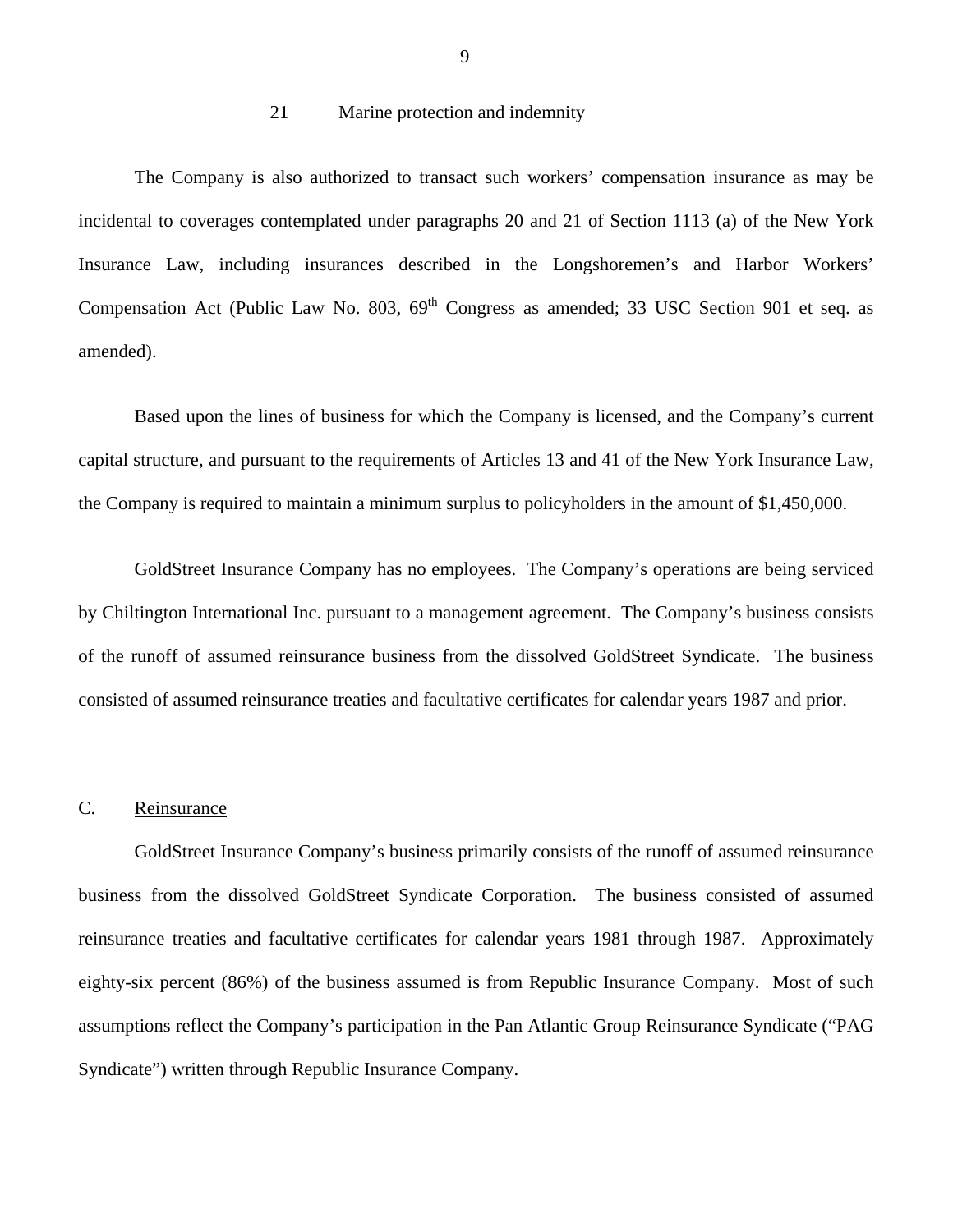<span id="page-11-0"></span>Effective January 1, 1983, the Company entered into a pro rata treaty agreement with Republic Insurance Company, whereby the Company agreed to assume its pro rata portion of the business written in the Pan Atlantic Group Reinsurance Syndicate. On December 31, 1986, the agreement was terminated on a runoff basis. It is noted that Article 7 of such agreement states in part,

"The Reinsured shall prepare quarterly accounts in such manner and in such detail as is customarily required by insurance companies and deliver the same to the Reinsurer sixty (60) days after the close of the quarter. Settlement of the account shall be made to the Reinsurer ninety (90) days after the end of each quarter."

Examination review indicated that accounts are not being rendered as called for in the reinsurance agreement and that a 90 to 180 day lag occurs between Republic Insurance Company's reporting of its outstanding loss reserves, paid losses and loss adjustment expenses to the Company. The last statement received from Republic as of the examination date was for the second quarter of 2003.

It is recommended that the Company endeavor to obtain all current accountings from its reinsured as called for in the executed reinsurance agreement.

Relative to its ceded reinsurance program, the Company retrocedes less than one (1%) percent of its assumed reinsurance business. The majority of the cessions are to authorized companies.

The examiner reviewed all ceded reinsurance contracts in effect during the examination period. This review found that all contracts contained the required standard clauses including insolvency clauses meeting the requirements of Section 1308 of the New York Insurance Law.

#### D. Holding Company System

The Company is controlled by Sequa Corporation, a Delaware industrial corporation that owns 70.18% of the outstanding shares. Republic Insurance Company, a Texas corporation owns 29.82% of the remaining outstanding shares of GoldStreet Insurance Company. Republic Insurance Company had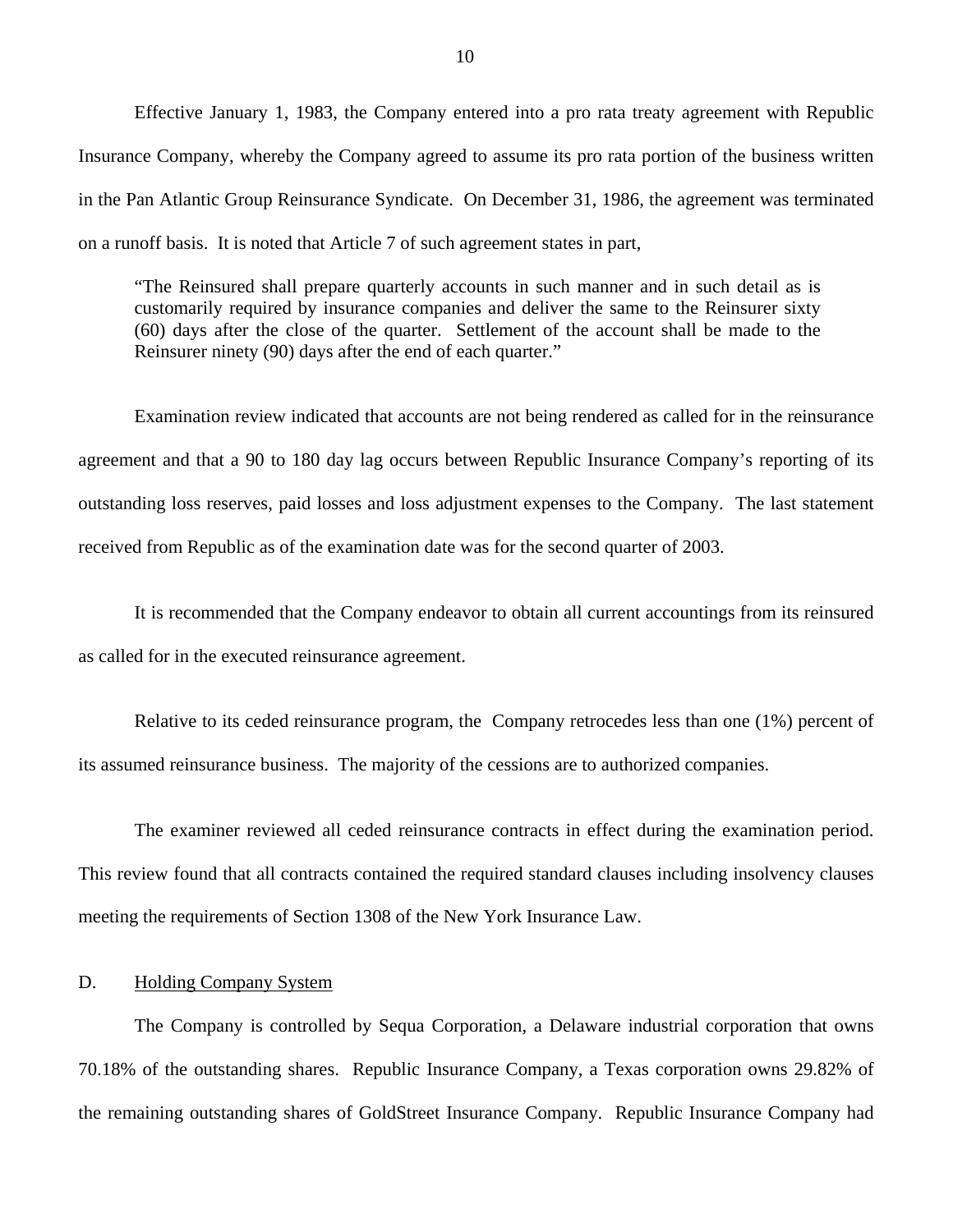filed and received a determination of non-control of GoldStreet Insurance Company from the Department pursuant to the provisions of Section 1501 (c) of the New York Insurance Law.

GoldStreet Insurance Company became a controlled insurer of Sequa Corporation on September 25, 1996. GoldStreet Syndicate Corporation was the last remaining active member of the New York Insurance Exchange ("Exchange"). The Exchange was closed and GoldStreet Syndicate Corporation was forced to withdraw. In connection with those events, the majority shareholder of GoldStreet Syndicate Corporation, Sequa Corporation, applied for and received from the Department an insurance company license under the name of GoldStreet Insurance Company. Upon approval, GoldStreet Syndicate Corporation transferred all of its assets and liabilities to the Company.

Examination review indicated that the Company did not file the holding company registration statements for the calendar years 2000, 2002 and 2003 within the time frame set forth in Part 80.4 of Department Regulation 52. Pursuant to Part 80.4 of Department Regulation No. 52, all controlled insurers are required to file an annual holding company registration statement (Form HC 1) within 120 days following the end of its ultimate holding company's fiscal year.

Subsequent to the examination date, on August 12, 2004 the Company filed the required holding company registration statements for years 2002 and 2003.

It is recommended that the Company make the required holding company filings, as registrant, pursuant to the requirements of Article 15 of the New York Insurance Law and Department Regulation No. 52 in a timely manner.

The following is a chart of the Company's holding company system as of December 31, 2003: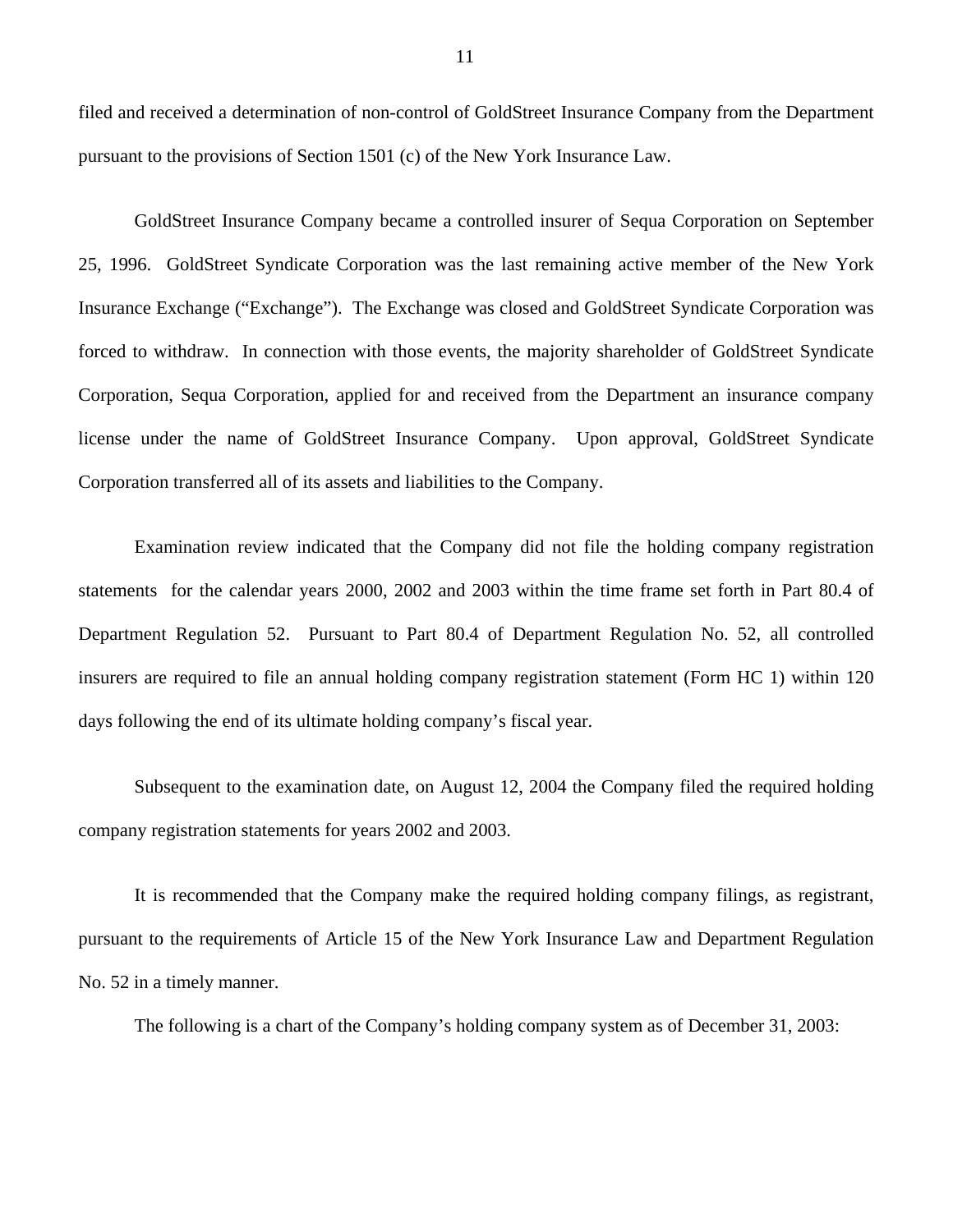<span id="page-13-0"></span>

## E. Abandoned Property Law

Section 1316 of the New York Abandoned Property Law provides that amounts payable to a resident of this state from a policy of insurance, if unclaimed for three years, shall be deemed to be abandoned property. Such abandoned property shall be reported to the comptroller on or before the first day of April each year. Such filing is required of all insurers regardless of whether or not they have any abandoned property to report.

The Company's abandoned property reports for the period covered by this examination were all filed in a timely manner pursuant to the provisions of Section 1316 of the New York Abandoned Property Law, except the reports for the years ended 2002 and 2003.

In addition, the examiner requested a written description of the Company's accounting policy and procedures with respect to all unclaimed checks. The Company indicated that there are no formal written guidelines or controls in maintaining the accountability of all unclaimed checks.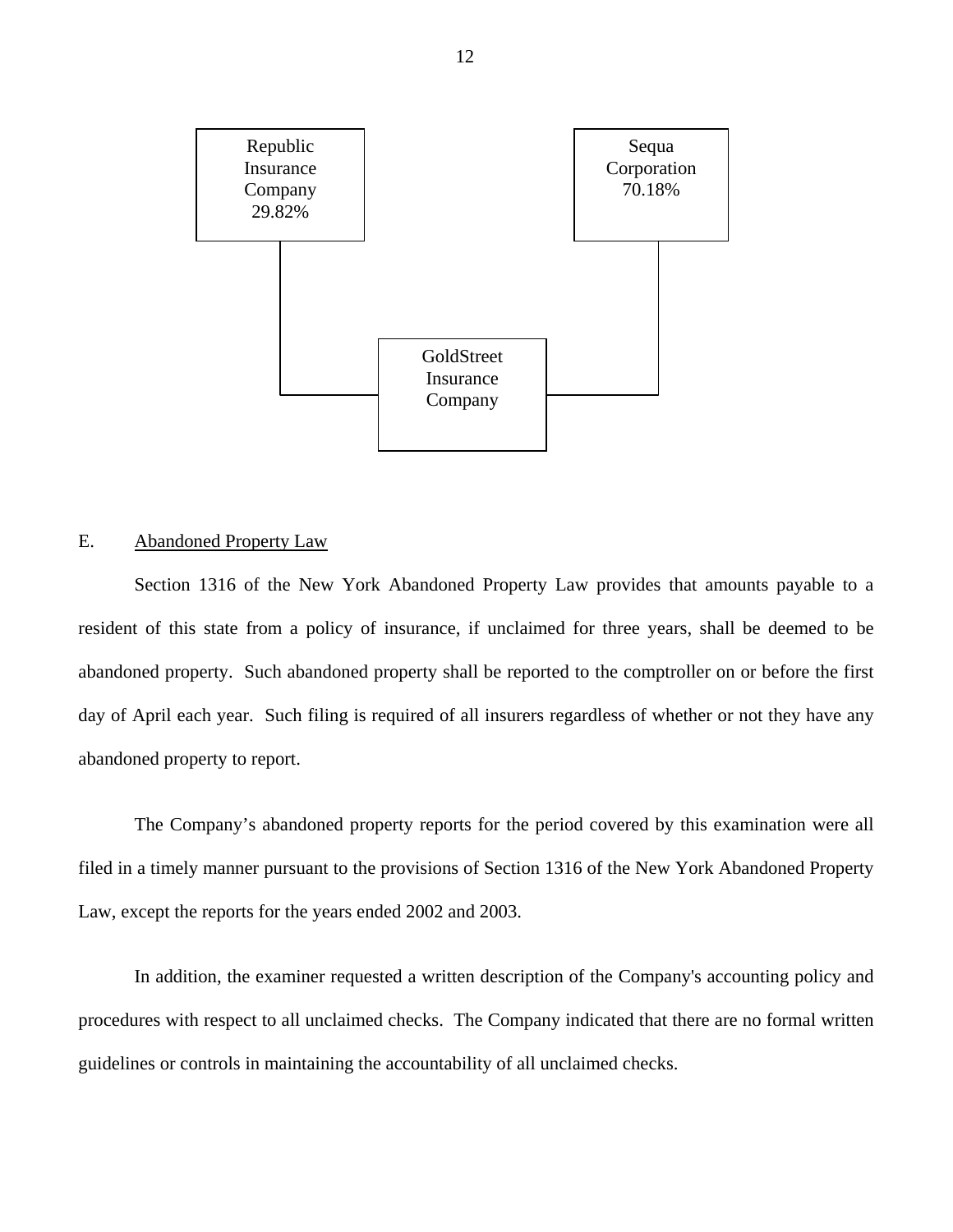<span id="page-14-0"></span>It is recommended that the company comply with Section 1316 of the New York Abandoned Property Law in filing the required abandoned property reports with the New York State Comptroller's Office.

It is recommended that the Company establish formal written guidelines and adequate controls in maintaining the accountability of all unclaimed checks, in accordance with Section 1315 of the New York Abandoned Property Law.

#### F. Custodian Agreements

As of December 31, 2003, the Company maintained a custodian agreement with Fleet Bank (now known as Bank of America). The Company answered in the affirmative in the Annual Statement to General Interrogatory No. 23 that the custodian agreement was in compliance with Part 1 – General, Section IV.H – Custodial or Safekeeping Agreements of the NAIC Financial Condition Examiners Handbook. However, a review of the custodian agreement revealed that it contained some but not all of the conditions required by Part 1 – General, Section IV.H – Custodial or Safekeeping Agreements of the NAIC Financial Condition Examiners Handbook.

It is recommended that the Company amend their custodian agreement to comply with Part 1 – General, Section IV.H – Custodial or Safekeeping Agreements of the NAIC Financial Condition Examiners Handbook.

In addition, the Company is required to deposit securities with the Superintendent of Insurance of the State of New York in trust for the security of the Company's policyholders within the United States. The Company maintained such account with Fleet Bank pursuant to the provisions of Section 1314 of the New York Insurance Law.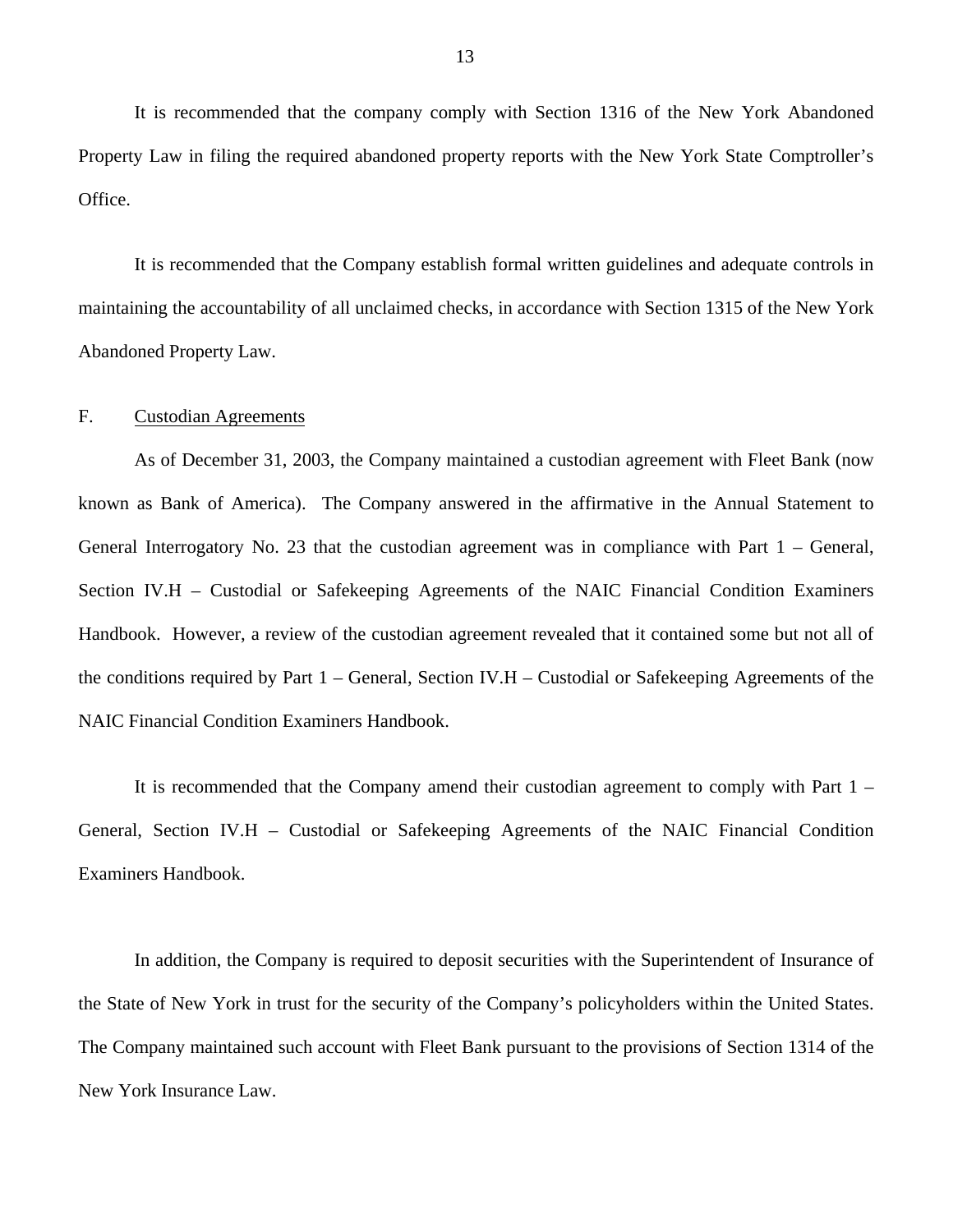#### <span id="page-15-0"></span>G. Audited Financial Statements

A review of the Company's audited financial statements was made to determine its compliance with Department Regulation 118 and Section 307(b) of the New York Insurance Law Department. Section 89.2 of Insurance Department Regulation 118 requires an insurer retain an independent certified public accountant ("CPA") who agrees by written contract with such insurer to comply with the provisions of Section 307 (b) of the New York Insurance Law.

The Company was unable to provide the examiners with the written engagement contracts entered into with its CPAs for the years covered by this examination period.

It is recommended that the Company comply with the provisions of Section 307 (b) of the New York Insurance Law and Department Regulation 118.

#### H. Significant Operating Ratios

The following ratios have been computed as of December 31, 2003 based upon the results of this examination:

| Net premiums written in 2003 to surplus as regards policyholders                          | $.01$ to 1 |
|-------------------------------------------------------------------------------------------|------------|
| Liabilities to liquid assets (cash and invested assets less investments<br>in affiliates) | 55.94%     |
| Premiums in course of collection to surplus as regards policyholders                      | N/A        |

The above ratios fall within the benchmark ranges set forth in the Insurance Regulatory Information System of the National Association of Insurance Commissioners.

The underwriting ratios presented below are on an earned/incurred basis and encompass the fouryear period covered by this examination:

**Amounts** Ratios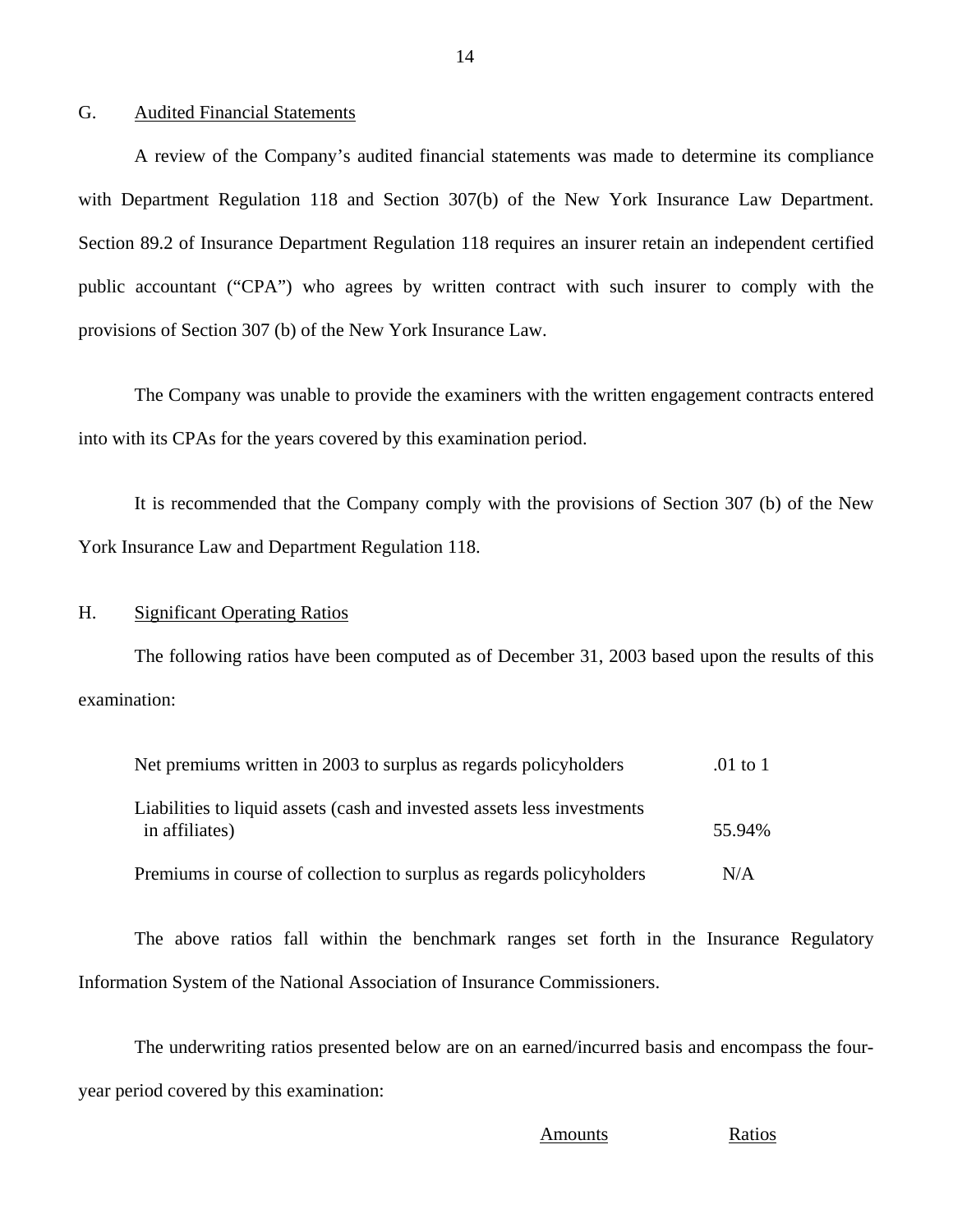| Losses incurred                      | \$2,486,231   | 103,205.9%   |
|--------------------------------------|---------------|--------------|
| Loss adjustment expenses incurred    | 1,358,091     | 56,375.7     |
| Other underwriting expenses incurred | 330,401       | 13,715.3     |
| Net underwriting gain (or loss)      | (4, 174, 723) | (173, 296.9) |
|                                      |               |              |
| Premiums earned                      | \$2,409       | 100.00%      |

#### I. Investment Management Agreement

The Company has had an informal investment management agreement with Scudder Insurance Asset Management, now known as Deutsche Asset Management ("Deutsche") since 1995. This agreement was previously with GoldStreet Syndicate Corporation prior to its dissolution and was in effect since 1992. The agreement was effected through resolutions, which were adopted by the board of directors of GoldStreet Syndicate Corporation on July 24, 1992.

Under the terms of the agreement, Deutsche agrees to manage on a continuous basis an investment account ("account") in the Company's name and is authorized to take such action for the account as Deutsche, in their sole discretion, may consider appropriate for the operation of the account including, the power to buy, sell and exchange and otherwise deal in all securities, which may at any time form part of the account.

It is recommended that the Company formalize a written investment management agreement with Deutsche Asset Management for its investment services.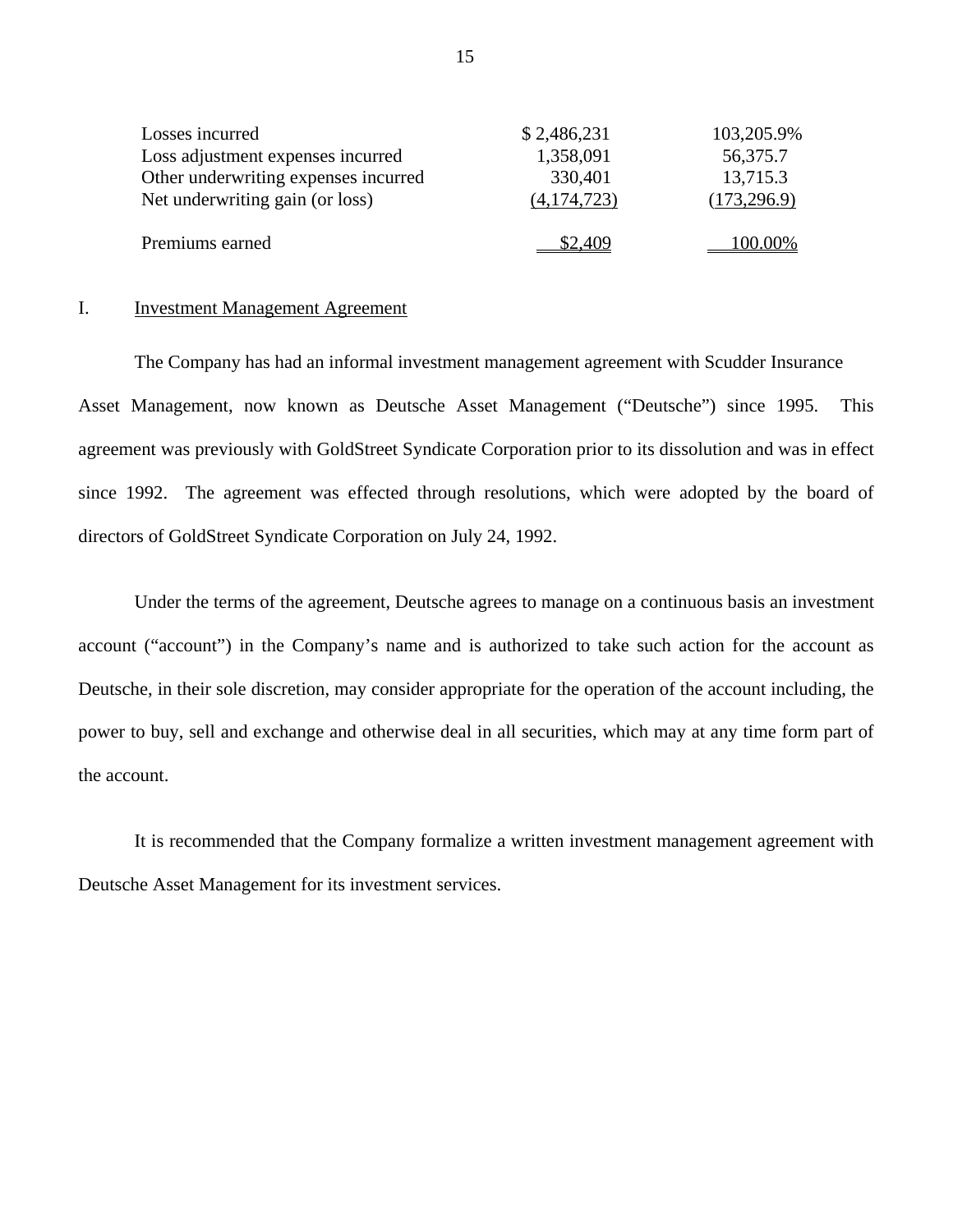## **3. FINANCIAL STATEMENTS**

## <span id="page-17-0"></span>A. Balance Sheet

The following shows the assets, liabilities and surplus as regards policyholders as determined by this examination as of December 31, 2003.

|                                   |              | <b>Not</b> |              | Surplus    |
|-----------------------------------|--------------|------------|--------------|------------|
|                                   |              | Admitted   | Net Admitted | Increase   |
| Assets                            | Assets       | Assets     | Assets       | (Decrease) |
| <b>Bonds</b>                      | \$16,985,818 |            | \$16,985,818 | \$         |
| Cash and short-term investments   | 1,079,866    |            | 1,079,866    |            |
| Investment income due and accrued | 136,203      |            | 136,203      |            |
| Uncollected premiums and agents'  |              |            |              |            |
| balances in course of collection  | 471,538      | \$471,538  | 0            |            |
| Amounts recoverable from          | 944,883      |            | 944,883      |            |
| reinsurers                        |              |            |              |            |
| Total assets                      | \$19,618,307 | \$471,538  | \$19,146,770 |            |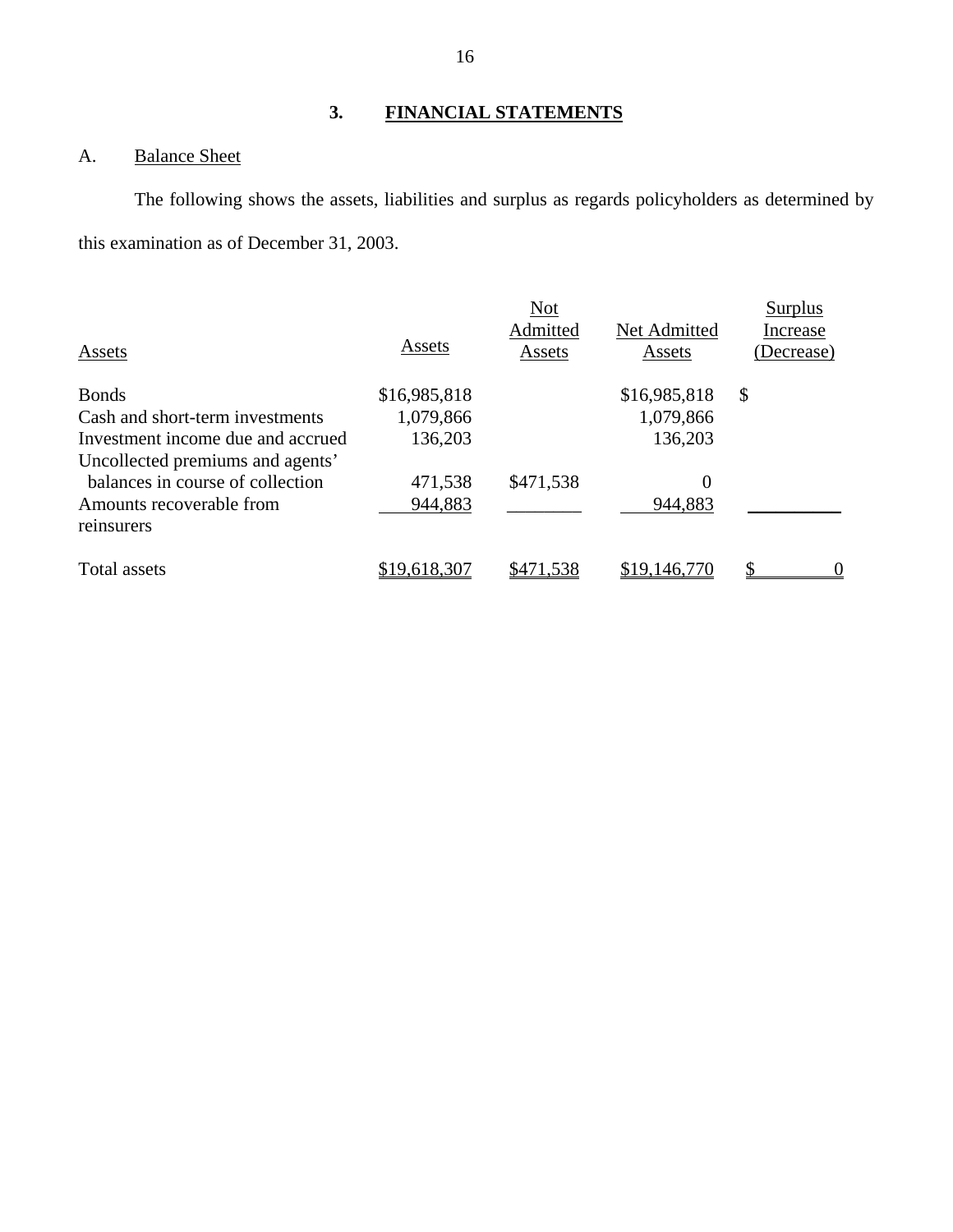|                                                                                                  |              |              | <b>Surplus Increase</b> |  |
|--------------------------------------------------------------------------------------------------|--------------|--------------|-------------------------|--|
|                                                                                                  | Examination  | Company      | (Decrease)              |  |
| Losses and loss adjustment expenses                                                              | \$10,537,120 | \$8,943,120  | (1,594,000)             |  |
| Reinsurance payable on paid losses and loss                                                      |              |              |                         |  |
| adjustment expenses                                                                              | 898,168      | 898,168      |                         |  |
| Other expenses                                                                                   | 25,000       | 25,000       |                         |  |
| Provision for reinsurance                                                                        | 315,471      | 315,471      |                         |  |
|                                                                                                  | \$11,775,589 | \$10,181,759 | \$(1,594,000)           |  |
| <b>Total Liabilities</b>                                                                         |              |              |                         |  |
| <b>Surplus and Other Funds</b>                                                                   |              |              |                         |  |
| Common capital stock                                                                             | \$700,000    | \$700,000    |                         |  |
| Gross paid-in and contributed surplus                                                            | 6,792,676    | 6,792,676    |                         |  |
| Unassigned funds (surplus)                                                                       | (121, 665)   | 1,472,335    | \$(1,594,000)           |  |
| Surplus as regards policyholders                                                                 | \$7,371,011  | \$8,965,011  | (1,594,000)             |  |
| Total Liabilities, Surplus and Other Funds                                                       | \$19,146,770 | \$19,146,770 |                         |  |
| Note: In September 1998, the Internal Revenue Service determined that the Company is exempt from |              |              |                         |  |

federal income taxes under Section 501(a) of the Internal Revenue Code.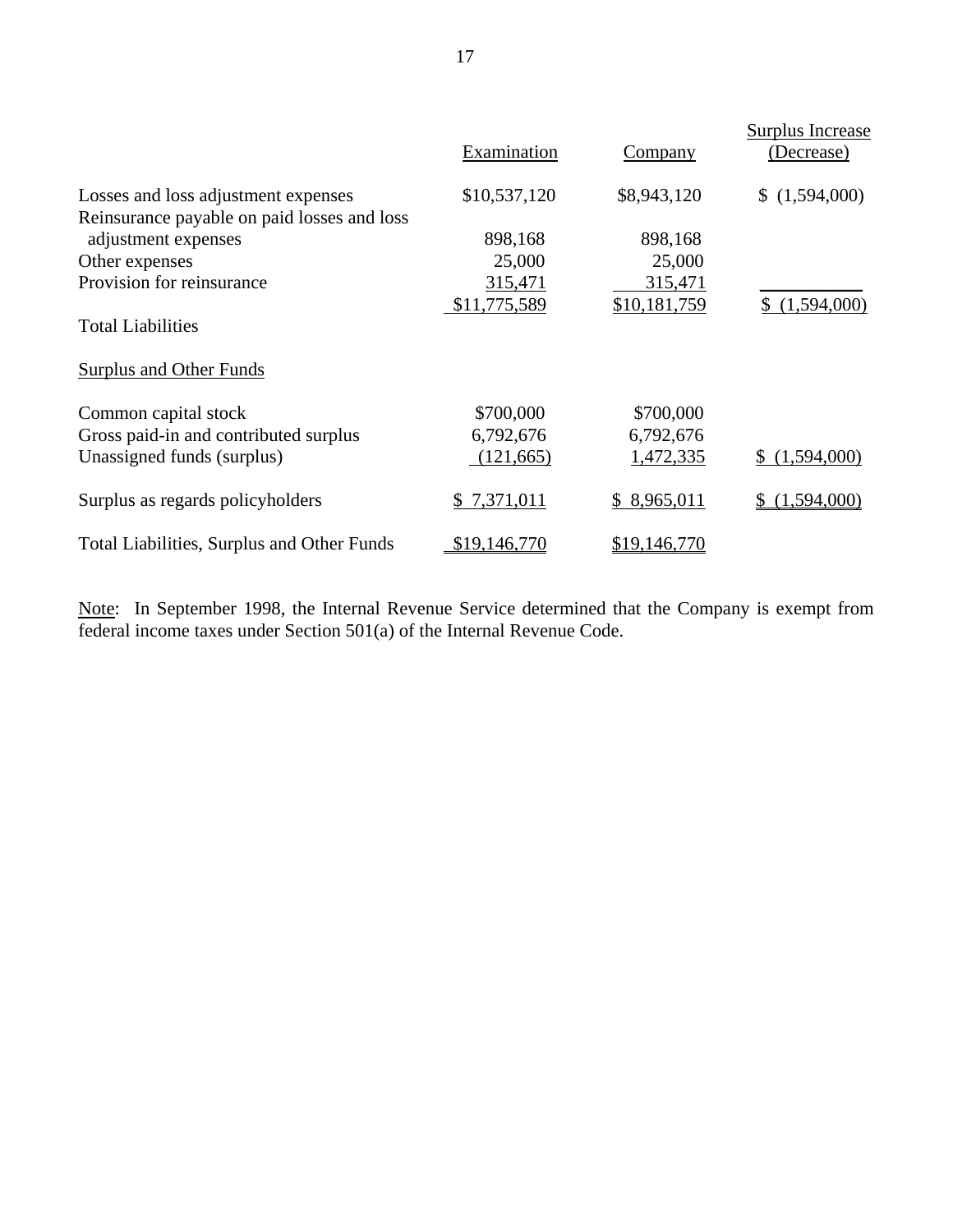B. Underwriting and Investment Exhibit

Surplus as regards policyholders decreased \$360,555 during the four-year examination period,

(January 1, 2000, through December 31, 2003) detailed as follows:

| <b>Statement of Income</b> |
|----------------------------|
|----------------------------|

| <b>Underwriting Income</b>             |                          |               |
|----------------------------------------|--------------------------|---------------|
| Premiums earned                        |                          | \$2,409       |
| Deductions:<br>Losses incurred         |                          |               |
| Loss adjustment expenses incurred      | \$2,486,231<br>1,358,091 |               |
| Other underwriting expenses incurred   | 330,377                  |               |
| Miscellaneous expenses                 | 24                       |               |
| Total underwriting deductions          |                          | 4,174,723     |
| Net underwriting gain or (loss)        |                          | \$(4,172,314) |
| <b>Investment Income</b>               |                          |               |
| Net investment income earned           | \$3,260,697              |               |
| Net realized capital gains or (losses) | 149,243                  |               |
| Net investment gain or (loss)          |                          | 3,409,940     |
| Other Income                           |                          |               |
| Miscellaneous income                   | \$2,203                  |               |
| Total other income                     |                          | 2,203         |
| Net income                             |                          | \$(760,171)   |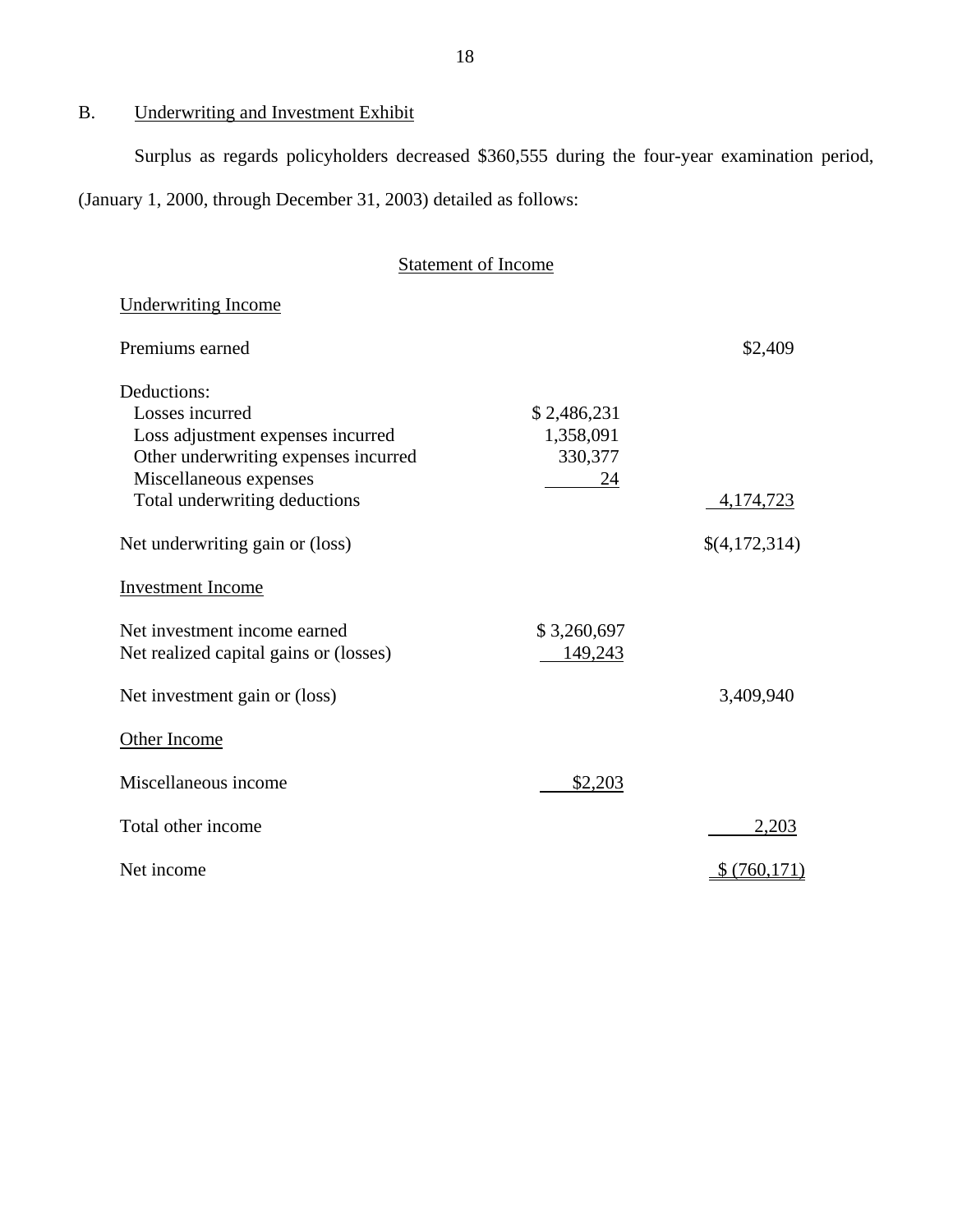#### Capital and Surplus Account

Surplus as regards policyholders, December 31, 1999, per report on

|                                                                                              | Gains in Surplus  | Losses in Surplus |             |
|----------------------------------------------------------------------------------------------|-------------------|-------------------|-------------|
| Net income or (loss)<br>Change in non-admitted assets<br>Change in provision for reinsurance | 43,123<br>356,493 | \$760,171         |             |
| Total gains and losses                                                                       | \$399,616         | \$760,171         |             |
| Net increase to surplus as regards<br>policyholders                                          |                   |                   | 360.555     |
| Surplus as regards policyholders, December<br>31, 2003, per report on examination            |                   |                   | \$7,371,011 |

#### **4. LOSSES AND LOSS ADJUSTMENT EXPENSES**

The examination liability of \$10,537,120 is \$1,594,000 more than the amount reported by the Company as of the examination date. The examination analysis was conducted in accordance with generally accepted actuarial principles and practices and was based on statistical information contained in the Company's internal records and in its filed annual statement.

#### **5. COMPLIANCE WITH PRIOR REPORT ON EXAMINATION**

A review was made into the actions taken by the Company with regards to the comments and recommendations contained in the prior report on examination. The item letters and page numbers shown below refers to that of the prior report:

examination  $$7,731,566$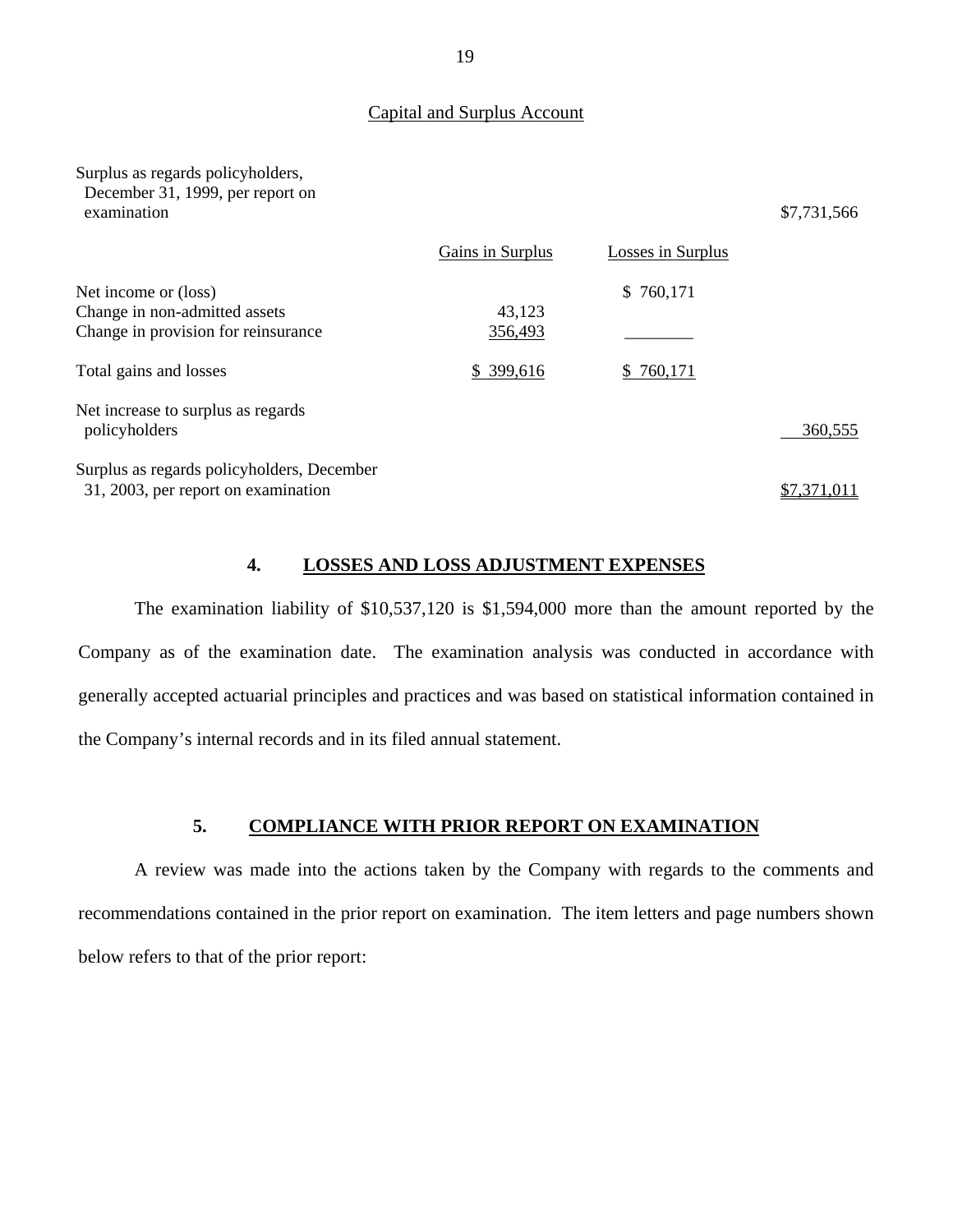### ITEM PAGE NO.

#### Management

**ITEM** 

A. <u>Management</u><br>i. It is recommended that the Company comply with its by-laws and the board 5 should have at least four regular meetings annually.

The Company has not complied with this recommendation. The Company did not hold the required number of meetings two out of the four years covered by this examination. The by-laws were subsequently amended to require one annual meeting.

ii. It is recommended that board members who are unable or unwilling to attend 6 meetings consistently should resign or be replaced.

The Company has complied with this recommendation. Based on the board of directors' meetings held, the attendance of the board members were adequate during the period covered by this examination.

iii. It is recommended that the Company comply with Section  $1411(a)$  of the 6 New York Insurance Law.

The Company has not complied with this recommendation. A review of the board of directors' minutes during this examination period did not indicate that the investments made by GoldStreet Insurance Company were approved by the Company's board of directors in accordance with Section 1411 (a) of the New York Insurance Law. A similar recommendation is contained in this report.

Reinsurance

B. Reinsurance<br>It is recommended that the Company take proper care when completing 9 Schedule F and all other parts of the annual statement, and ensure that all data in the annual statement is correct before submitting it to the Department.

The Company has complied with this recommendation. The Schedule F data contained in the Company's annual statements covered by this examination was found to accurately reflect its reinsurance transactions.

#### **Holding Company System**

C. Holding Company System<br>It is recommended that the Company make the appropriate filing for every 10 year as required by Article 15 of the New York Insurance Law and Department Regulation 52.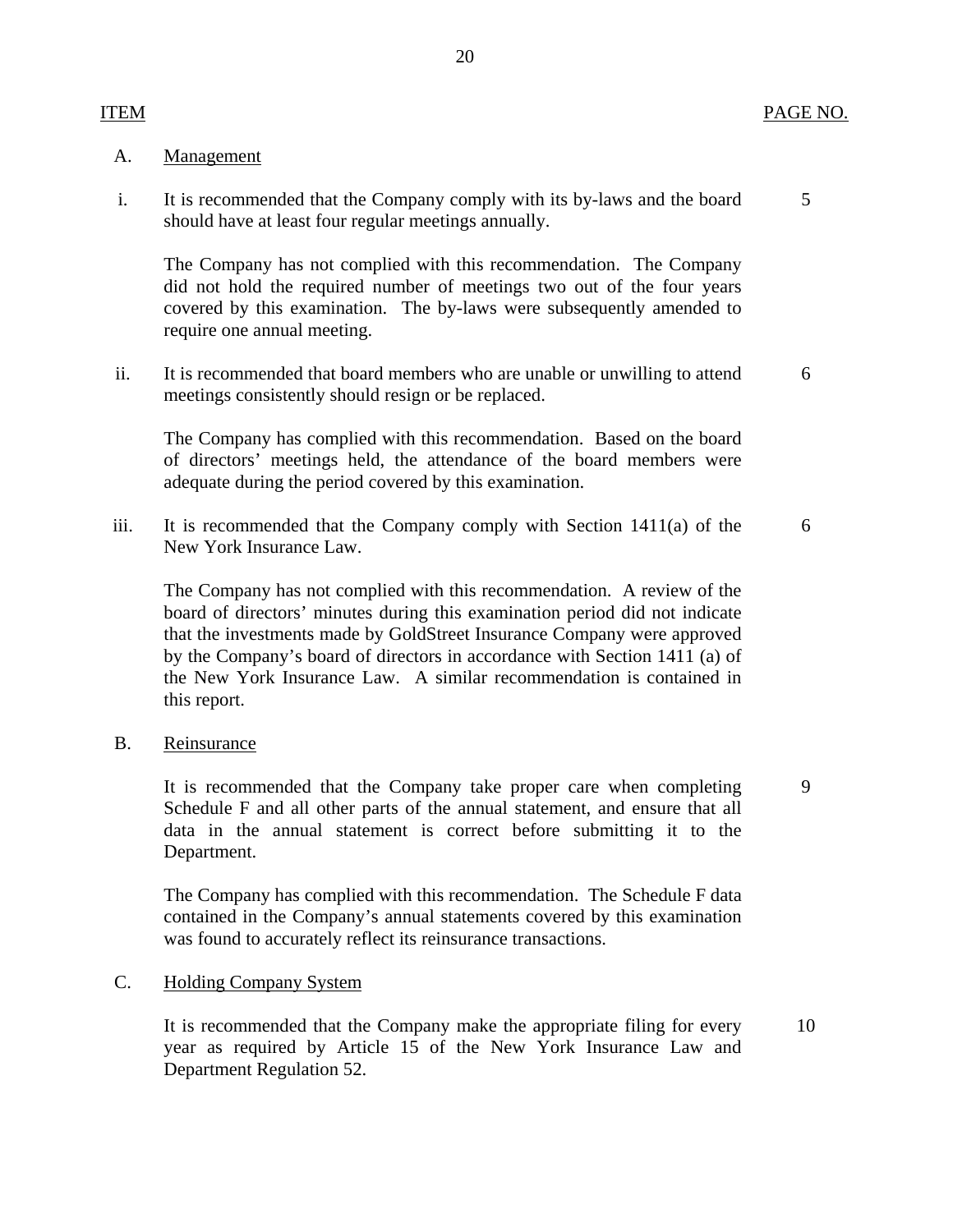#### **ITEM** ITEM PAGE NO.

The Company has not complied with this recommendation. The Company did not make the appropriate filings pursuant to Article 15 of the New York Insurance Law three out of the four years covered by this examination. A similar recommendation is contained in this report.

#### **Accounts and Records** D.

D. Accounts and Records<br>It is recommended that<br>interrogatories of the a<br>Insurance Department.<br>The Company has continuerrogatories of the and<br>E. Abandoned Property La It is recommended that the Company take proper care when completing interrogatories of the annual statement before filing it with the New York Insurance Department. 11

The Company has complied with this recommendation. A review of the interrogatories of the annual statement contained no discrepancies.

## **Abandoned Property Law**

It is recommended that the Company comply with provisions of Sections 1315 and 1316 of the New York State Abandoned Property Law, and file the proper forms with the State Comptroller's Office. 11

Subsequent to the examination date the Company received the required forms and has filed them with the State Comptroller's Office for the year 2000.

The Company has not complied with this recommendation. The Company did not file the required forms two out the four years covered by this examination as set forth in Sections 1315 and 1316 of the New York State Abandoned Property Law. A similar recommendation is contained in this report.

#### **Bonds** F.

It is recommended that the Company substitute the appropriate investments in its Section 1314 account.

17

The Company has complied with this recommendation. On July 9, 2001, the Company purchased a U.S. Treasury Note pursuant to the provisions of Section 1318 and 1402 (b) of the New York Insurance Law to satisfy its requirements as per Section 1314 of the New York Insurance Law.

## **6. SUMMARY OF COMMENTS AND RECOMMENDATIONS**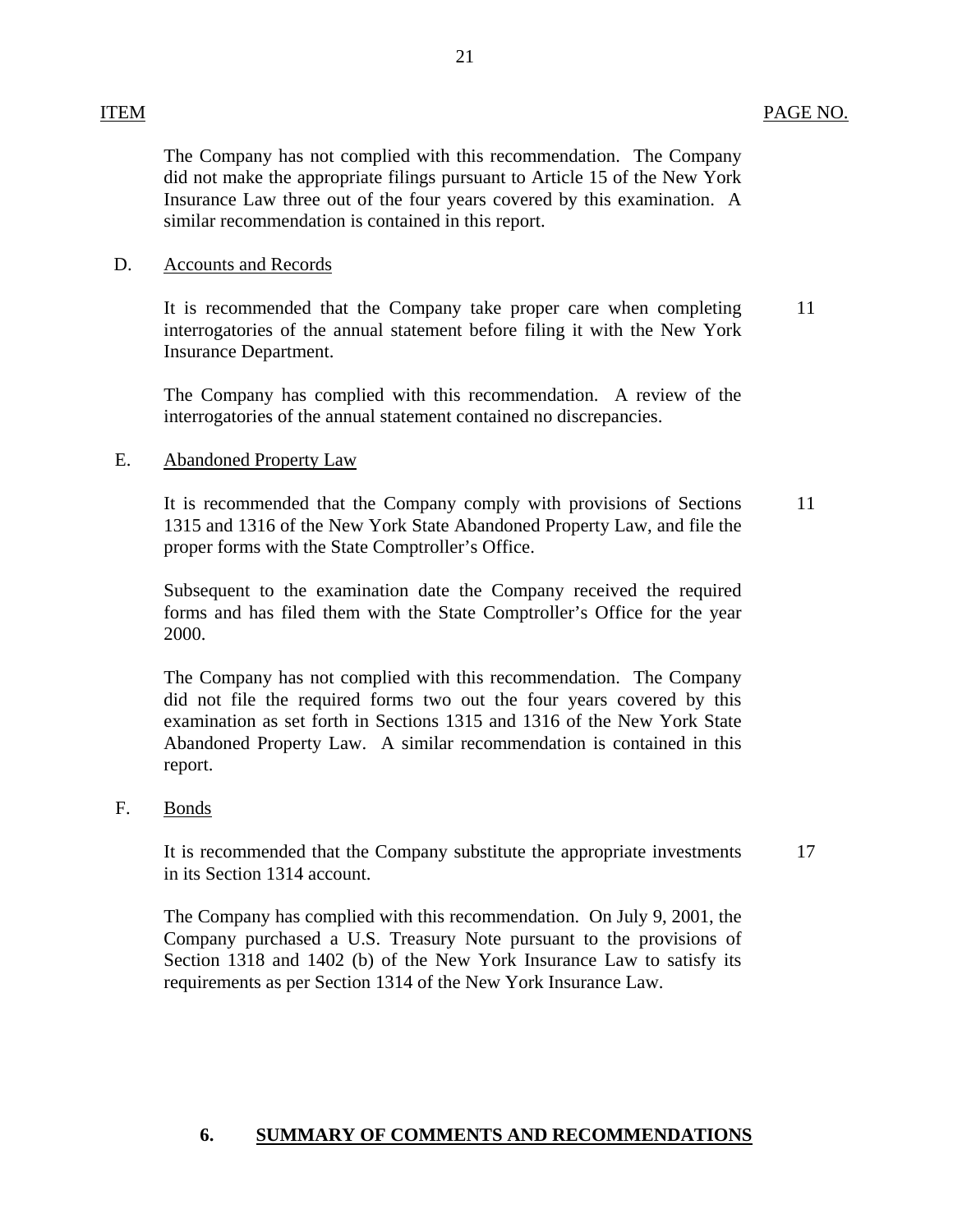## ITEM PAGE NO.

## **ITEM**

### Management

- A. <u>Management</u><br>i. It is recommended that the Company's shareholders hold annual meetings 6 for the purpose of electing the members of the board of directors of GoldStreet Insurance Company as set forth in the Company's charter.
- ii. It is recommended that the Company obtain and maintain signed statements 6 from each director on the board of directors confirming that such member has received and read such report as per Section 312 (b) of the New York Insurance Law.
- iii. It is recommended that the Company adhere to the provisions of Section 7 1411 (a) of the New York Insurance Law.
- iv. It is recommended that the Company exercise due diligence in obtaining and 8 maintaining signed conflict of interest questionnaires from its board of directors, officers and employees.
- v. It is recommended that the Company establish a procedure for enforcing 8 such a policy and permit the board of directors to properly oversee and handle any conflicts disclosed.
- vi. It is recommended that the board of directors maintain complete minutes of 8 its proceedings on such matters.
- Reinsurance
- B. <u>Reinsurance</u><br>i. It is recommended that the Company endeavor to obtain all current 10 accountings from its reinsured as called for in the executed reinsurance agreement.

#### **Holding Company System**

C. Holding Company System<br>It is recommended that the Company make the required holding company 11 filings, as registrant, pursuant to the requirements of Article 15 of the New York Insurance Law and Department Regulation No. 52 in a timely manner.

## **ITEM**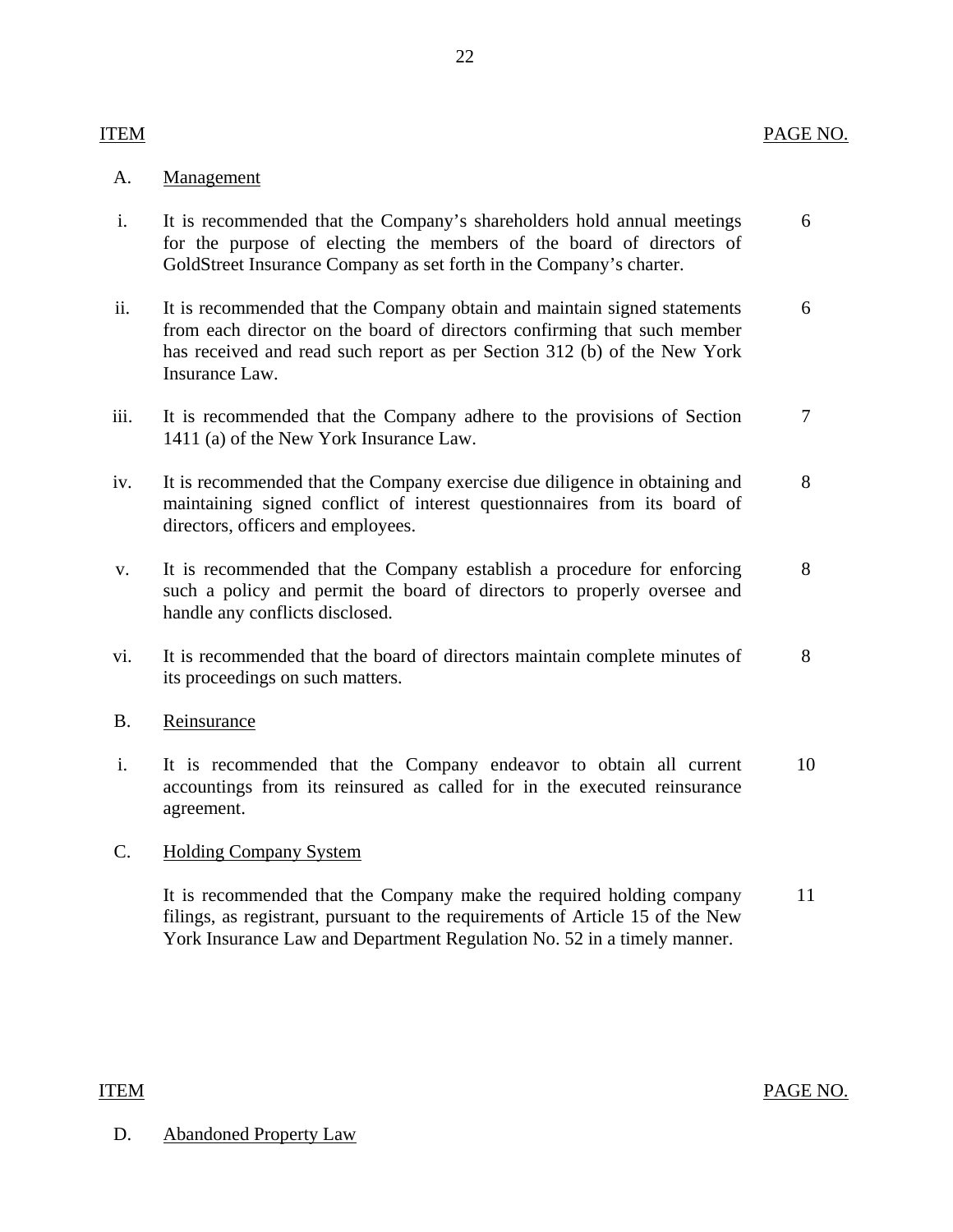It is recommended that the Company establish formal written guidelines and adequate controls in maintaining the accountability of all unclaimed checks, in accordance with Section 1315 of the New York Abandoned Property Law. 13

#### **Custodian Agreements**

E. Custodian Agreements<br>It is recommended that the Company amend their custodian agreement to comply with Part  $1$  – General, Section IV.H – Custodial or Safekeeping Agreements of the NAIC Financial Condition Examiners Handbook. 13

#### **Audited Financial Statements**

F. Audited Financial Statements<br>It is recommended that the Company comply with the provisions of Section 307 (b) of the New York Insurance Law and Department Regulation 118. 14

### **Investment Management Agreement**

G. Investment Management Agreement<br>It is recommended that the Company formalize a written investment management agreement with Deutsche Asset Management for its investment services. 15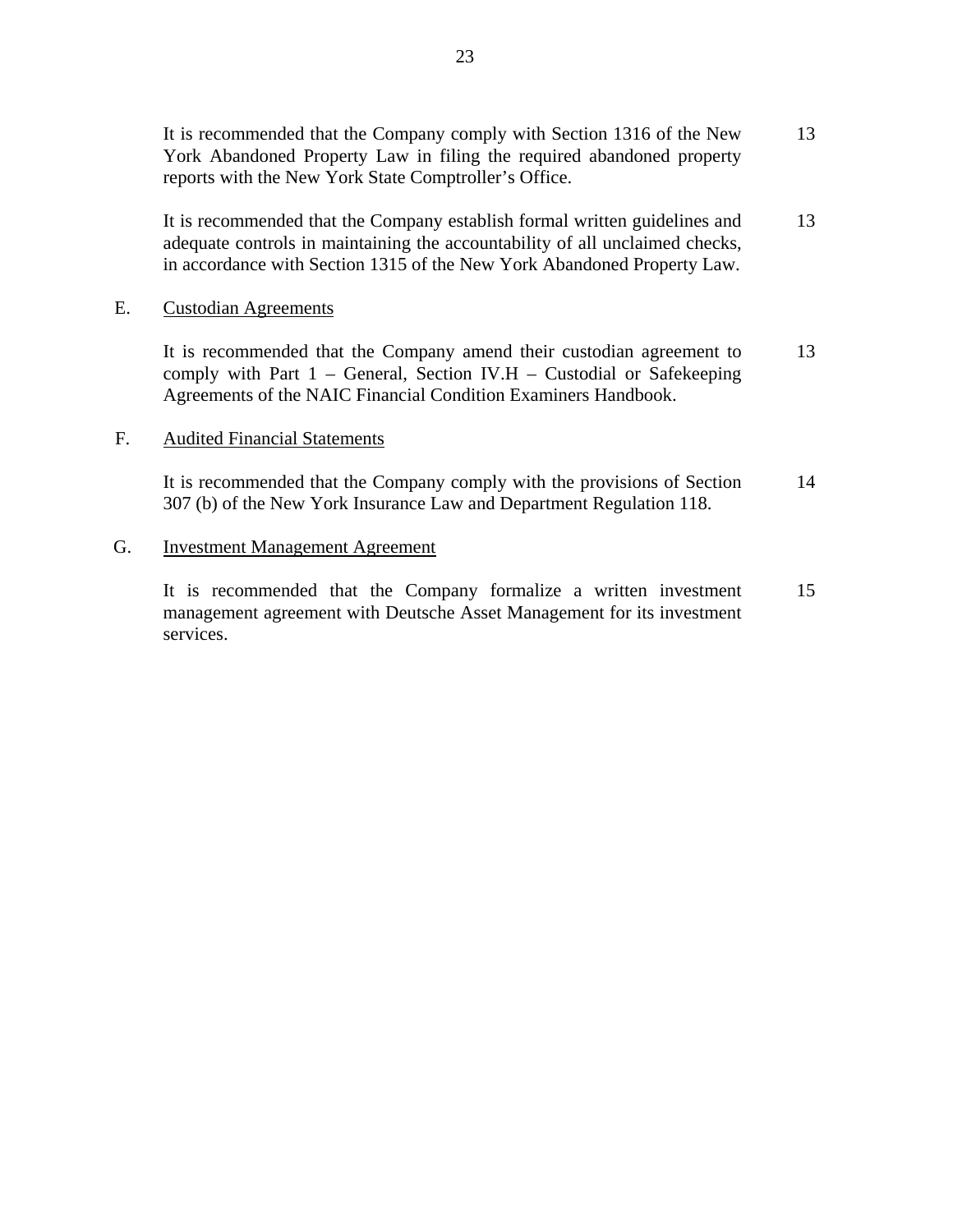Respectfully submitted,

 /S/ Jimmie Newsome Senior Insurance Examiner

| <b>STATE OF NEW YORK</b> |       |
|--------------------------|-------|
|                          | ) SS. |
| NEW YORK                 |       |

JIMMIE NEWSOME, being duly sworn, deposes and says that the foregoing report submitted to by him is true to the best of his knowledge and belief.

> /S/ Jimmie Newsome

Subscribed and sworn to before me

this  $\_\_\_\$  day of  $\_\_\_\_\$  2005.